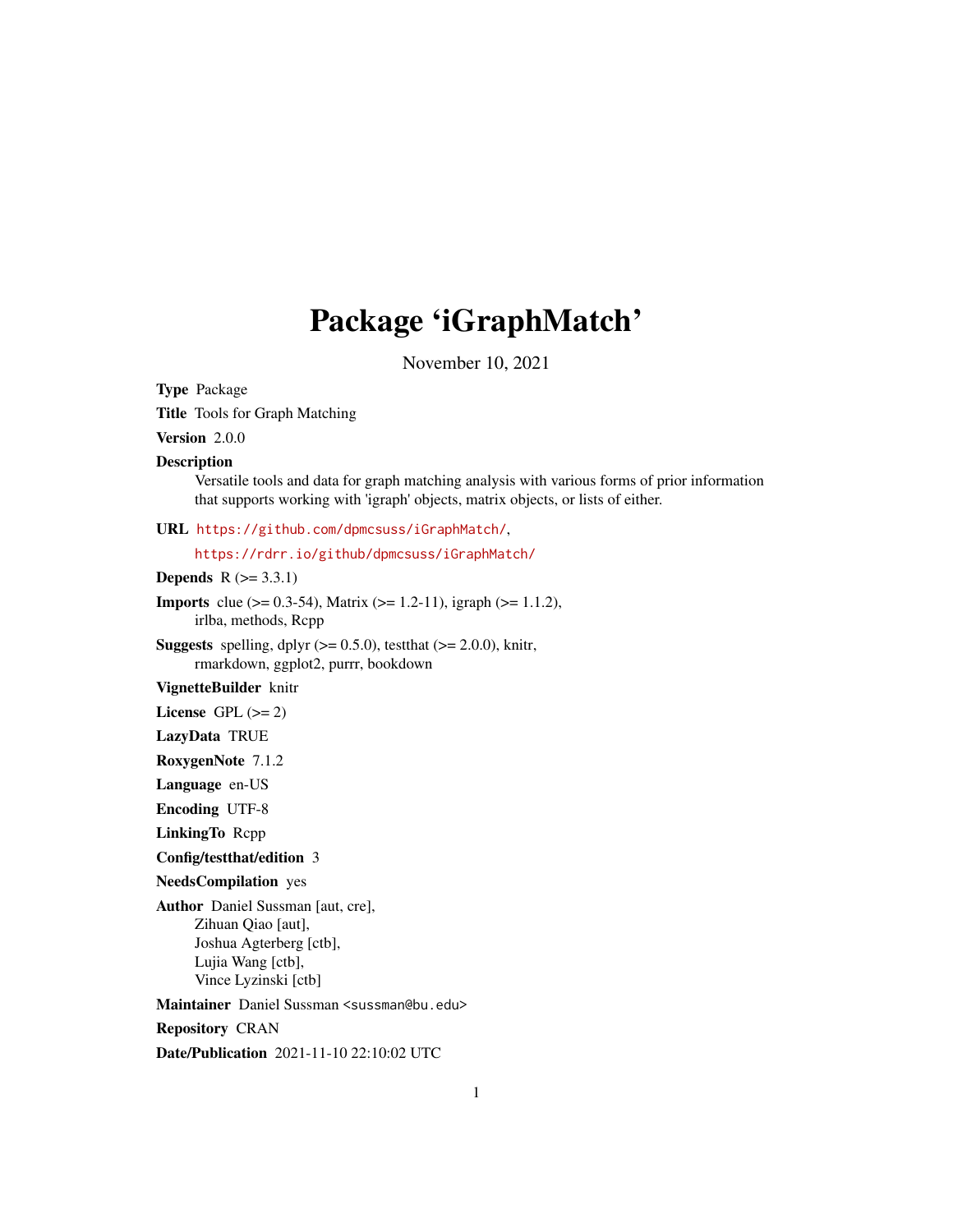## <span id="page-1-0"></span>R topics documented:

|       |                                                                                                                                   | $\overline{5}$ |
|-------|-----------------------------------------------------------------------------------------------------------------------------------|----------------|
|       |                                                                                                                                   | -6             |
|       |                                                                                                                                   |                |
|       |                                                                                                                                   |                |
|       |                                                                                                                                   |                |
|       |                                                                                                                                   |                |
|       |                                                                                                                                   |                |
|       |                                                                                                                                   |                |
|       |                                                                                                                                   |                |
|       | $largest\_common\_cc \dots \dots \dots \dots \dots \dots \dots \dots \dots \dots \dots \dots \dots \dots \dots \dots \dots \dots$ |                |
|       |                                                                                                                                   |                |
|       | plot, igraph, igraph-method $\ldots \ldots \ldots \ldots \ldots \ldots \ldots \ldots \ldots \ldots \ldots \ldots \ldots 17$       |                |
|       |                                                                                                                                   |                |
|       |                                                                                                                                   |                |
|       |                                                                                                                                   |                |
|       |                                                                                                                                   |                |
|       |                                                                                                                                   |                |
|       |                                                                                                                                   |                |
|       |                                                                                                                                   |                |
|       |                                                                                                                                   |                |
|       |                                                                                                                                   |                |
| Index |                                                                                                                                   | 29             |
|       |                                                                                                                                   |                |

best\_matches *Rank best matches*

## Description

Rank vertex-pairs in order of a goodness of matching metric

## Usage

```
best_matches(A, B, match, measure, num = NULL, true_label = NULL)
```
## Arguments

| A       | A matrix, an igraph object, or a list of either. See check graph                                                             |
|---------|------------------------------------------------------------------------------------------------------------------------------|
| B       | A matrix, an igraph object, or a list of either. See check graph                                                             |
| match   | graphMatch, eg result of call to gm                                                                                          |
| measure | One of "row_cor", "row_diff", or "row_perm_stat" or a function (see details).<br>Measure for computing goodness of matching. |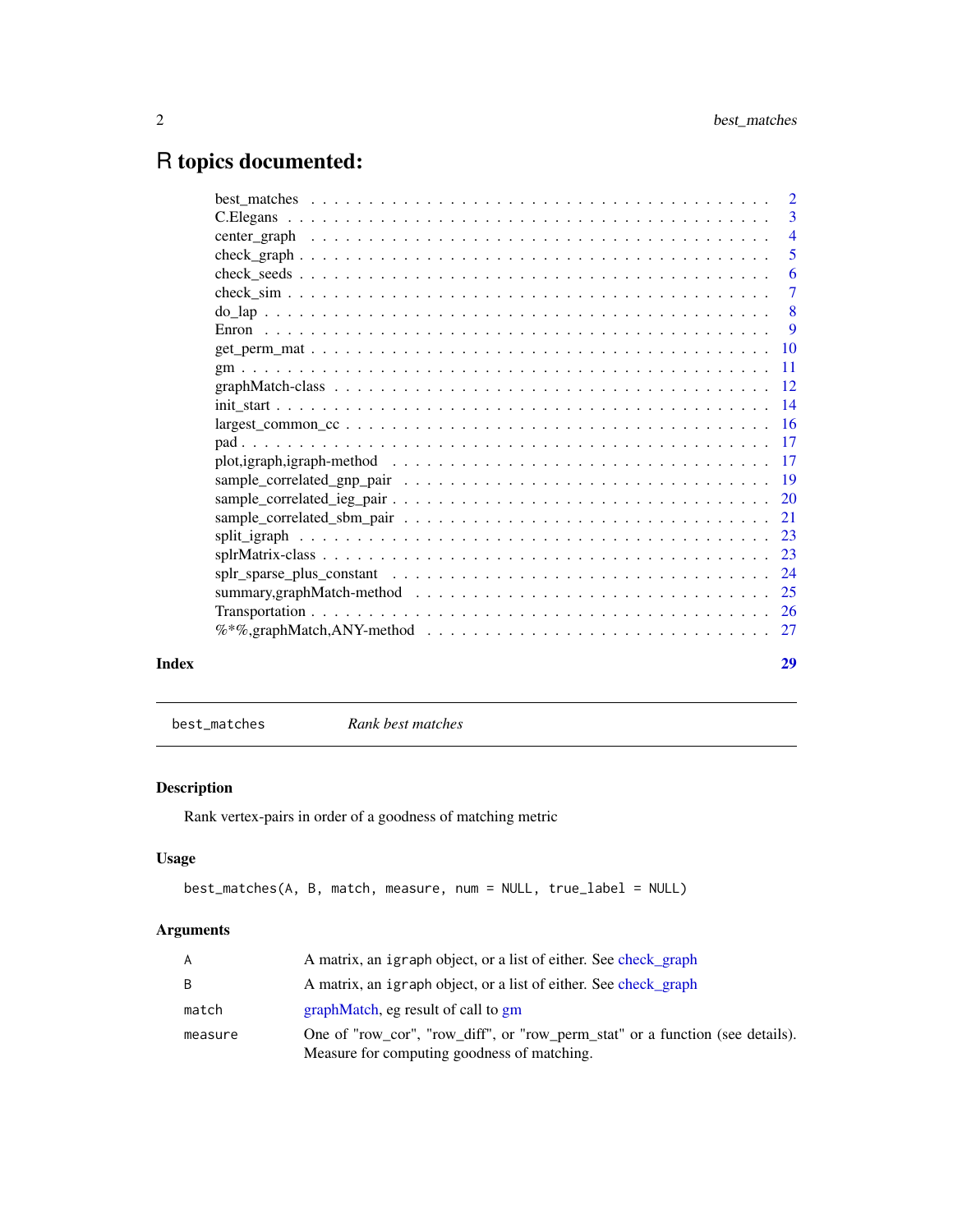#### <span id="page-2-0"></span>C.Elegans 3

| num        | A positive integer or NULL. Number of pairs of best matched vertices needed. |
|------------|------------------------------------------------------------------------------|
|            | NULL indicates all matches.                                                  |
| true label | the true correspondence (if available).                                      |

#### Details

If measure is a function, it should take exactly two matrices or igraph objects as arguments and return a vector of length equal to the number of nonseed nodes in the first object. Smaller values will be taken to indicate better matches.

#### Value

best\_matches returns a data frame with the indices of best matched vertices in  $G_1$  named A\_best, the indices of best matched vertices in  $G_2$  named B\_best and the values of measure for best matches, where smaller values indicate better matches for all measures. If the true correspondence is available, also returns the precision of top n best matches, for each  $n \le$  num.

row\_cor takes 1 minus the row correlation value for the corresponding vertex. row\_diff takes the row difference value for each corresponding vertex. row\_perm\_stat uses the row permutation statistics value.

#### Examples

```
cgnp_pair <- sample_correlated_gnp_pair(n = 50, corr = 0.5, p = 0.5)
g1 <- cgnp_pair$graph1
g2 <- cgnp_pair$graph2
seeds <- 1:50 <= 10
match \leq gm(g1, g2, seeds, method = "indefinite")
# Application: select best matched seeds from non seeds as new seeds, and do the
# graph matching iteratively to get higher matching accuracy
best\_matches(A = g1, B = g2, match = match, measure = "row\_perm\_stat", num = 5, true\_label = 1:50}
```
C.Elegans *Chemical synapses and electrical synapses networks of roundworm*

#### **Description**

C.Elegans networks consist of the chemical synapses network and the electrical synapses network of the roundworm, where each of 279 nodes represents a neuron and each edge represents the intensity of synapses connections between two neurons.

#### Usage

data(C.Elegans)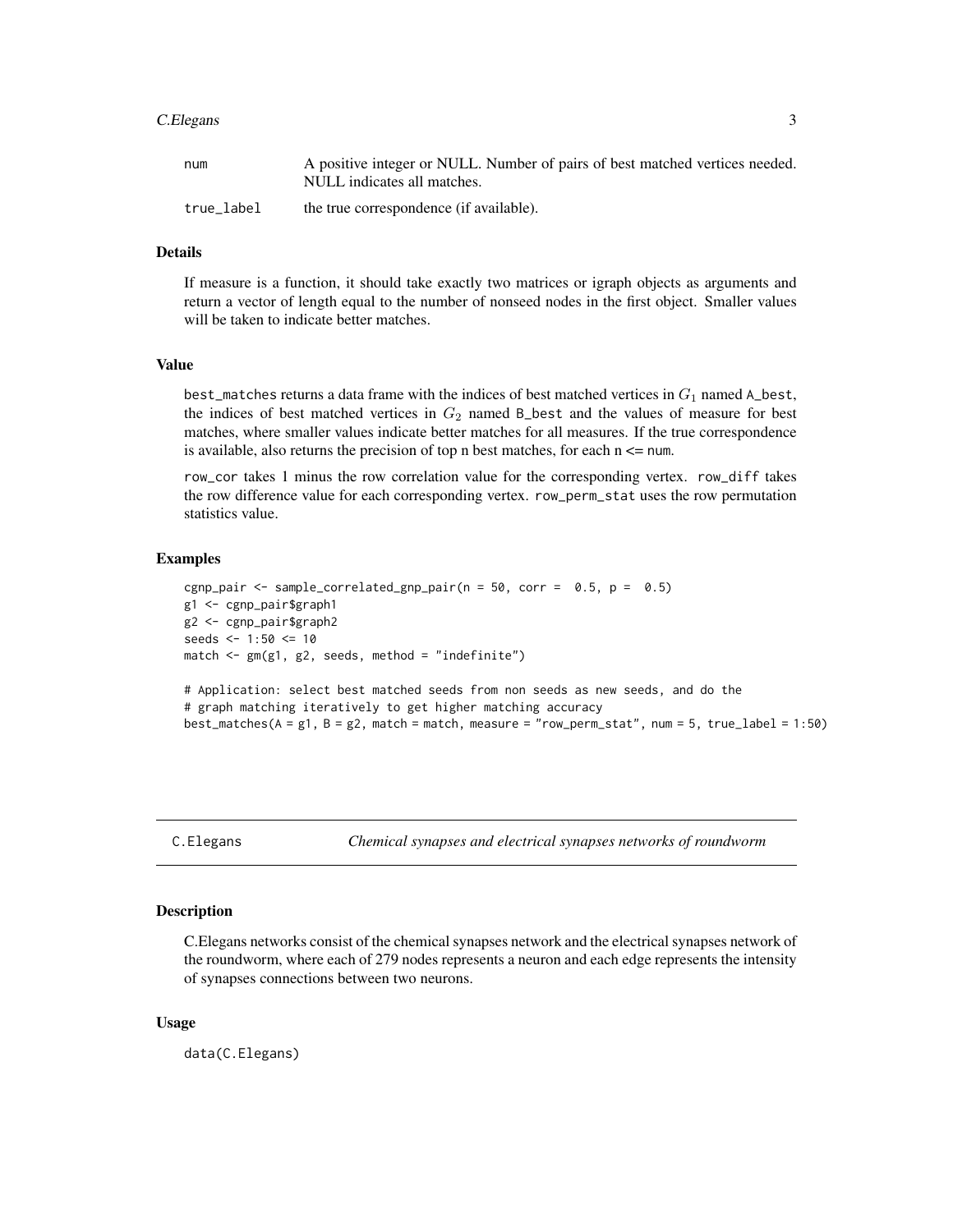#### <span id="page-3-0"></span>Format

An object of class list of length 2.

## Details

Two networks are weighted and directed graphs with self-loops. There are 2194 and 1031 edges in two graphs respectively and the empirical Pearson's correlation between two graphs is 0.17. Two networks are stored in a list in the form of igraph objects, where the first network in the list is the chemical synapses network and the other one is the electrical synapses network.

#### References

Chen, L., Vogelstein, J. T., Lyzinski, V., & Priebe, C. E. (2016). *A joint graph inference case study: the C. elegans chemical and electrical connectomes.* Worm, 5(2), e1142041.

Sulston, J. E., Schierenberg, E., White, J. G., & Thomson, J.N. (1983). *The embryonic cell lineage of the nematode caenorhabditis elegans.* Developmental biology, 100(1):64–119.

## Examples

```
data(C.Elegans)
g1 <- C.Elegans[[1]]
g2 <- C.Elegans[[2]]
plot(g1, g2)
```
center\_graph *Center adjacency matrix*

## Description

Center the adjacency matrix by re-weighting edges according to a specified scheme

## Usage

```
center_graph(A, scheme = c(-1, 1), use_splr = TRUE)
```
## Arguments

| A        | A matrix, an igraph object. Adjacency matrix.                                                                     |
|----------|-------------------------------------------------------------------------------------------------------------------|
| scheme   | A character vector, number or pair of numbers. Default $c(-1, 1)$ . See Details.                                  |
| use_splr | A boolean indicating whether to use the splrMatrix object when storing the cen-<br>tered graph. Defaults to TRUE. |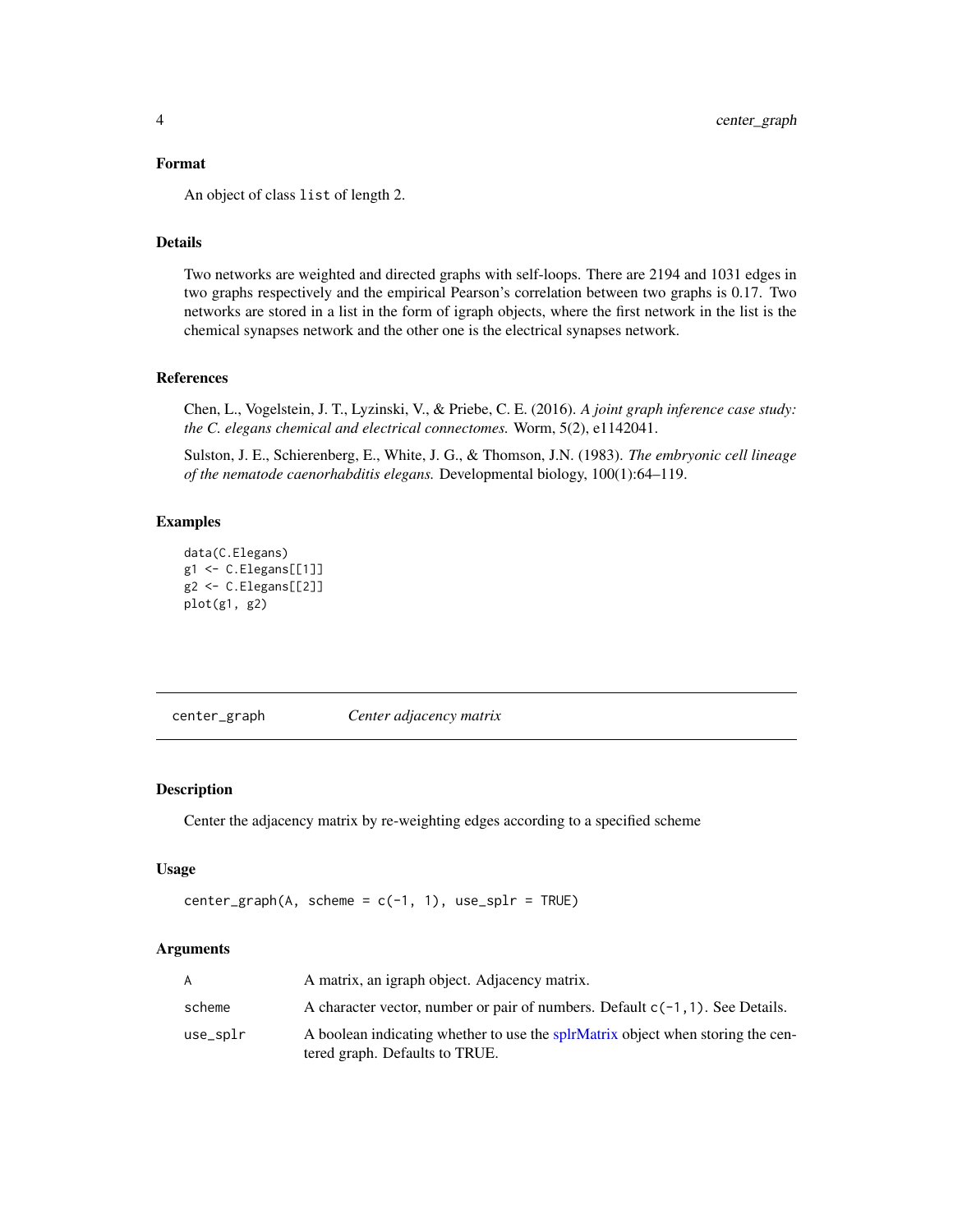## <span id="page-4-0"></span>check\_graph 5

## Details

The options for scheme are

- "naive" Returns original A
- Integer: Returns  $A A_{scheme}$  where  $A_{scheme}$  is the best rank-scheme approximation of A.
- A pair of scalars: Returns  $s * A + a$  such that the minimum of the returned matrix is min(scheme) and the maximum is max(scheme).
- "center": Same as scheme= $c(-1,1)$

## Value

centered adjacency matrix as a [splrMatrix](#page-0-0) if useSplr = TRUE, otherwise as a Matrix object.

#### Examples

```
A \le - sample_correlated_gnp_pair(n = 10, corr = .5, p = .5)$graph1
center_graph(A, scheme = "naive")
center_graph(A, scheme = "center")
center_graph(A, scheme = 2)
center_graph(A, scheme = c(-4, 2))
```
<span id="page-4-1"></span>check\_graph *Parameter checking for a graph-pair*

#### **Description**

Function that checks that the pair of graphs passed to a matching-related functions satisfies necessary conditions and modifies them according to specified parameters. check\_single\_graph does similar checks and modifications but just for one graph or list of graphs.

## Usage

```
check_graph(
 A,
 B,
  same_order = TRUE,
  square = TRUE,
  as\_list = TRUE,as_igraph = FALSE
)
check_single_graph(A, square = TRUE, as_list = TRUE, as_igraph = FALSE)
```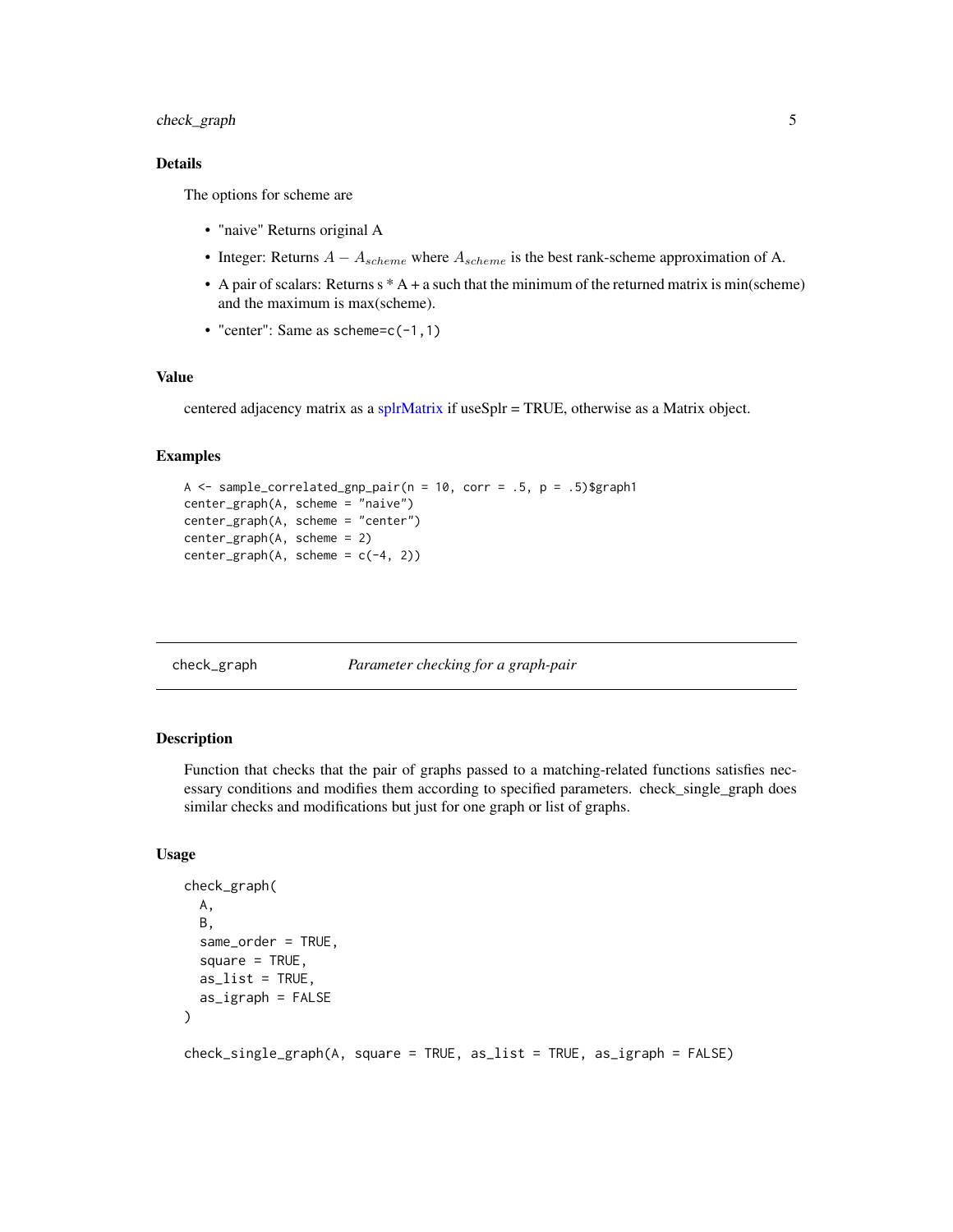#### <span id="page-5-0"></span>Arguments

| A          | A matrix, an igraph object, or list of either.                                                                                                                                                    |
|------------|---------------------------------------------------------------------------------------------------------------------------------------------------------------------------------------------------|
| B          | A matrix, an igraph object, or list of either.                                                                                                                                                    |
| same_order | Whether the returned objects should have the same number of nodes. If the<br>graphs start with different numbers of nodes the smaller graph is padded with<br>isolated vertices. (default = TRUE) |
| square     | Whether the matrices need to be square. (default $= TRUE$ ) Currently non-square<br>matrices are not supported.                                                                                   |
| as_list    | Whether to return the results as a matrix_list. (default = TRUE) If FALSE and<br>A and B have length $> 1$                                                                                        |
| as_igraph  | Whether to return an igraph object. (default=FALSE) Only allowed if the orig-<br>inal parameters are igraph objects. If FALSE, then this converts the objects to<br>sparse matrices.              |

## Details

If A and B are lists of matrices or igraph objects, then the lists must be the same length. Additionally, within each list the graphs need to have the same number of vertices but this does not need to be true across lists.

#### Value

List containing A and B modified according to the parameters and the number of vertices in each graph in totv1 and totv2.

<span id="page-5-1"></span>check\_seeds *Standardize seeds input data type*

## Description

Convert the input seeds data into data frame type with the first column being the indices of  $G_1$  and the second column being the corresponding indices of  $G_2$ 

#### Usage

```
check_seeds(seeds, nv, logical = FALSE)
```
#### Arguments

seeds A vector of integers or logicals, a matrix or a data frame. Input in the form of a vector of integers denotes the indices of seeds which are identical in both graphs. Input in the form of a vector of logicals indicate the location of seeds with TRUE and the indices of seeds are identical in both graphs. Input in the form of a matrix or a data frame, with the first column being the indices of  $G_1$ and the second column being the corresponding indices of  $G_2$ .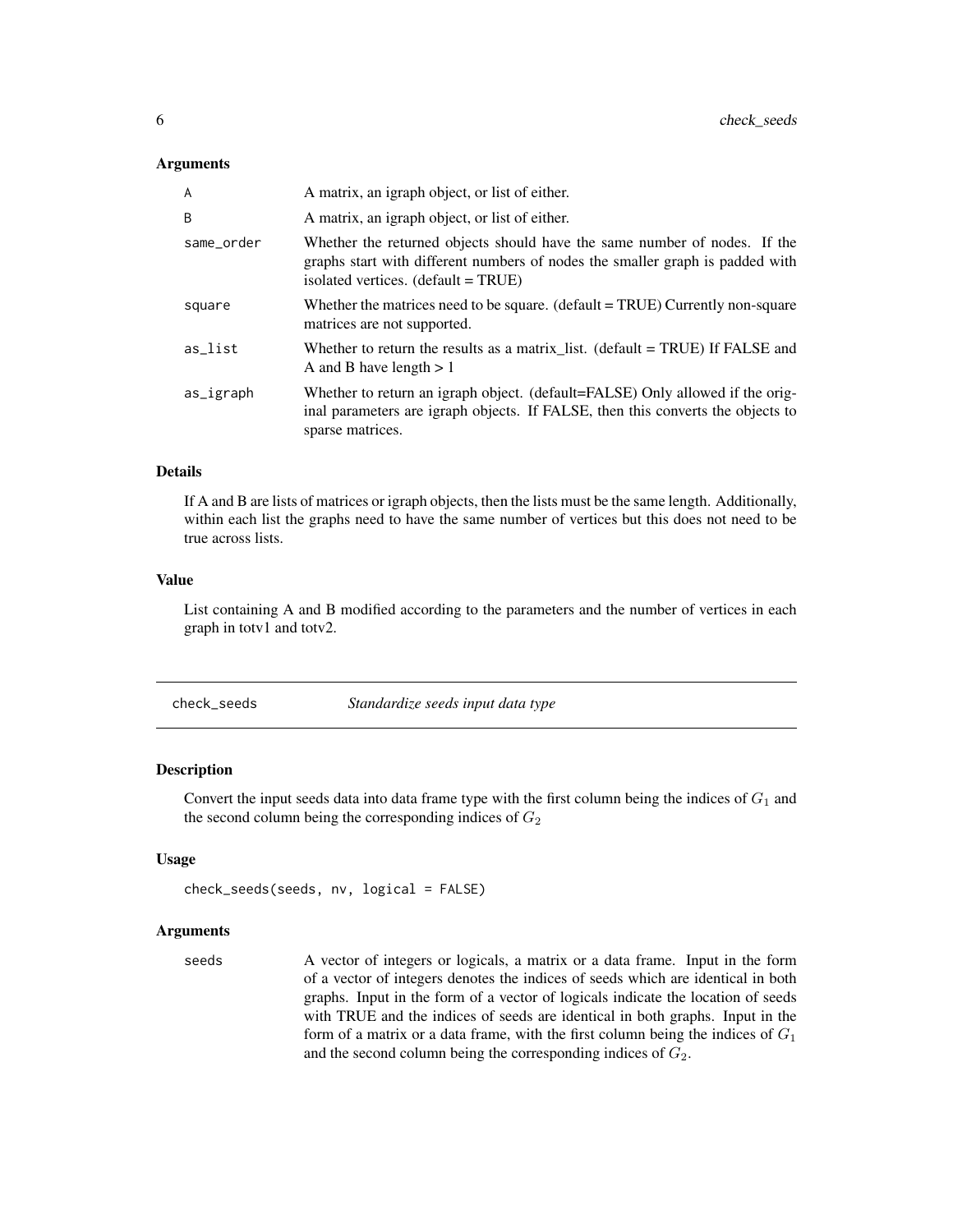<span id="page-6-0"></span>

| nv      | An integer. Number of total vertices.                                          |
|---------|--------------------------------------------------------------------------------|
| logical | A logical. TRUE indicates to return seeds in a vector of logicals where TRUE   |
|         | indicates the corresponding vertex is a seed. FALSE indicates to return a data |
|         | frame.                                                                         |

#### Value

returns a data frame with the first column being the corresponding indices of  $G_1$  and the second column being the corresponding indices of  $G_2$  or a vector of logicals where TRUE indicates the corresponding vertex is a seed.

#### Examples

```
#input is a vector of logicals
check_seeds(1:10 \leq 3, nv = 10)
```

```
#input is a vector of integers
check_seeds(c(1,4,2,7,3), nv = 10)
```
#input is a matrix  $check_s = des(matrix(1:4,2), nv = 10)$ 

#input is a data frame check\_seeds(as.data.frame(matrix(1:4,2)), nv = 10)

```
check_sim Check the similarity matrix passed to a matching function
```
#### Description

Internal function that checks that a similarity matrix satisfies necessary conditions and modifies it for use in graph matching.

#### Usage

```
check_sim(sim, seeds, nonseeds, totv1, totv2, for_nonseeds = TRUE)
```
#### Arguments

| sim          | Similarity matrix                                                                                                                         |
|--------------|-------------------------------------------------------------------------------------------------------------------------------------------|
| seeds        | data frame of seed matches from running check_seeds                                                                                       |
| nonseeds     | data frame of nonseed nodes from running check_seeds                                                                                      |
| totv1        | total number of vertices in the first graph                                                                                               |
| toty2        | total number of vertices in the second graph                                                                                              |
| for_nonseeds | Whether the similarities are between non-seed nodes only (default $= TRUE$ ), or<br>if similarities among seed nodes are included (FALSE) |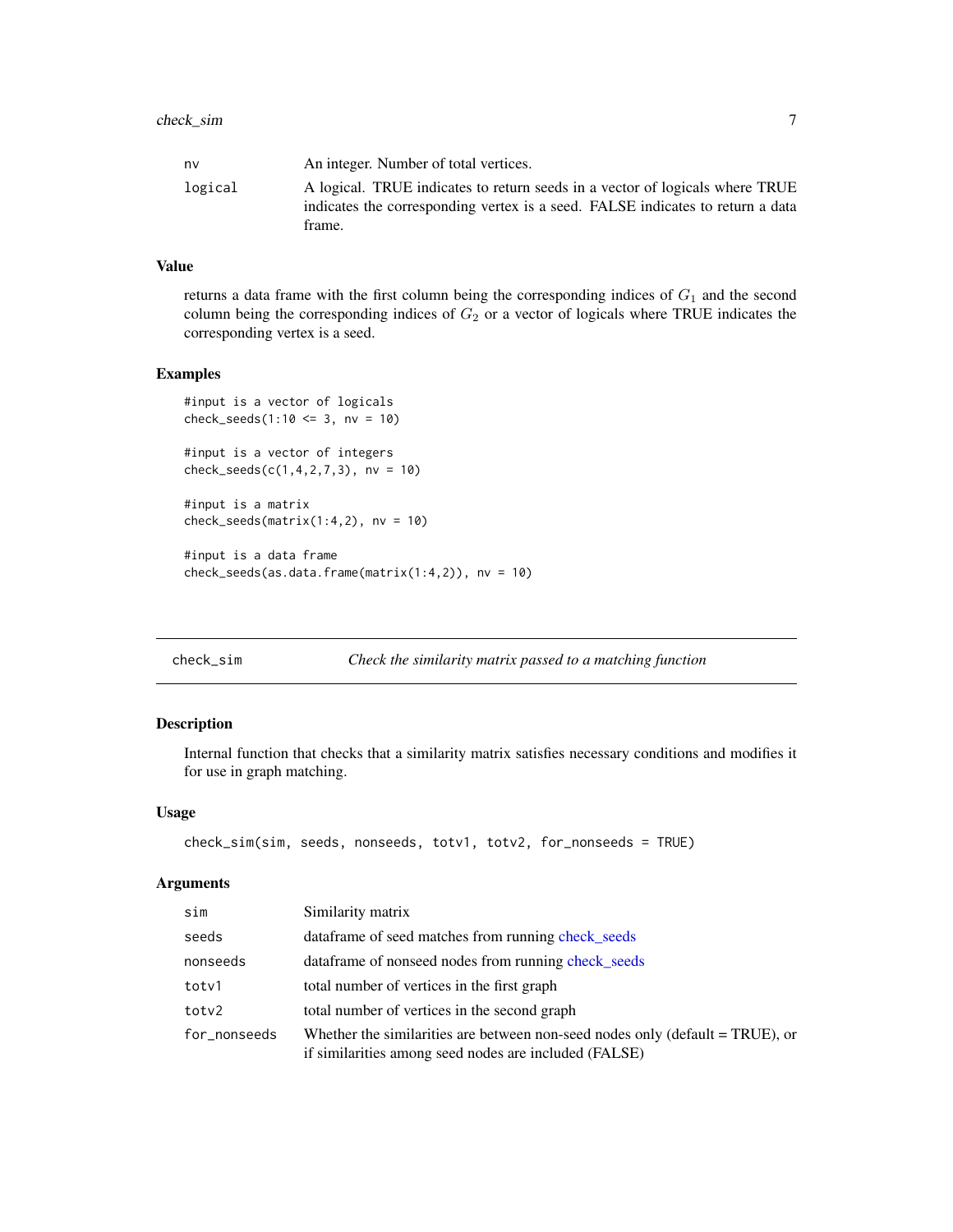#### <span id="page-7-0"></span>Details

The goal here is to be flexible in terms of the dimensions of the similarity matrix passed to [gm.](#page-10-1) This is useful when the graphs have different orders in which case the function accepts matrices with dimensions equal to that of orders of the original graphs or the number of nonseeds.

#### Value

Standardized similarity matrix for similarities only between nonseeds across the two graphs, if for nonseeds = TRUE, or between all nodes, if for nonseeds = FALSE

do\_lap *Linear (sum) assignment problem*

## **Description**

Compute the best bipartite matching using one of three methods. For an n x n score matrix it find  $\max_{v \in \Pi_n} \sum_{i=1}^n score_{i,v(i)}$  where  $\Pi_n$  denotes all permutations on n objects.

## Usage

do\_lap(score, method = "clue")

#### Arguments

| score  | matrix of pairwise scores           |
|--------|-------------------------------------|
| method | One of "lapjv", "lapmod", or "clue" |

#### Details

Solves a linear assignment using one of three methods. "clue" uses solve\_lsap from the clue package. "lapjv" uses the Jonker-Volgenaut approach implemented in this package. "lapmod" use a modification of JV that exploits sparsity in the score matrix.

Scores do not need to be non-negative. For "clue" the scores are pre-translated to be non-negative which preserves the LAP solution.

#### Value

do\_lap returns a vector which indicates the best matching column for each row.

## References

R. Jonker, A. Volgenant (1987). *A shortest augmenting path algorithm for dense and sparse linear assignment problems*. Computing, pages 325-340.

A. Volgenant (1996). *Linear and Semi-Assignment Problems: A Core Oriented Approach*. Computer Ops Res., pages 917-932.

C. H. Papadimitriou and K. Steiglitz (1998). *Combinatorial Optimization: Algorithms and Complexity*. Courier Corporation.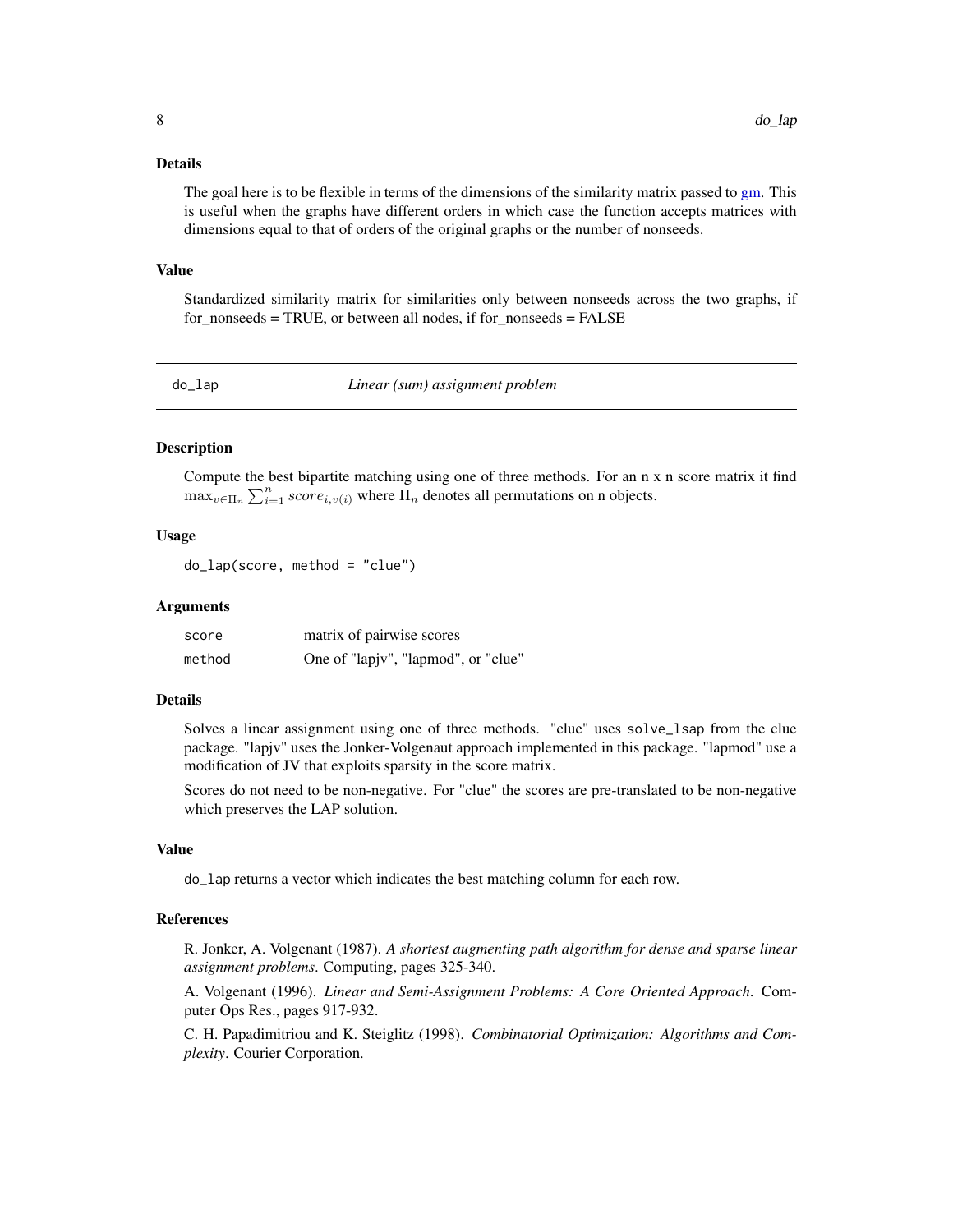#### <span id="page-8-0"></span>Enron 9

#### Examples

```
set.seed(12345)
cost <- Matrix::rsparsematrix(10, 10, .5)
cbind(
do_lap(cost, "lapjv"),
 do_lap(cost, "lapmod"),
do_lap(cost, "clue")
\lambda
```
Enron *Email communication networks of Enron Corporation*

#### Description

The Enron network data consists of email messages between 184 employees of the Enron Corporation where each graph represents one week of emails and each edge indicates whether there is email sent from one employee to the other.

#### Usage

data(Enron)

#### Format

```
An object of class list of length 2.
```
## Details

Two networks are unweighted and directed with self-loops. There are 488 and 482 edges in two networks respectively and the empirical Pearson's correlation between two graphs is 0.85. Two email communication networks for two different weeks are stored in a list in the form of igraph objects.

## References

Originally released by William Cohen at CMU. [More details](http://www.cs.cmu.edu/~enron/) on the origins and research uses of the dataset.

```
data(Enron)
g1 <- Enron[[1]]
g2 <- Enron[[2]]
plot(g1, g2)
```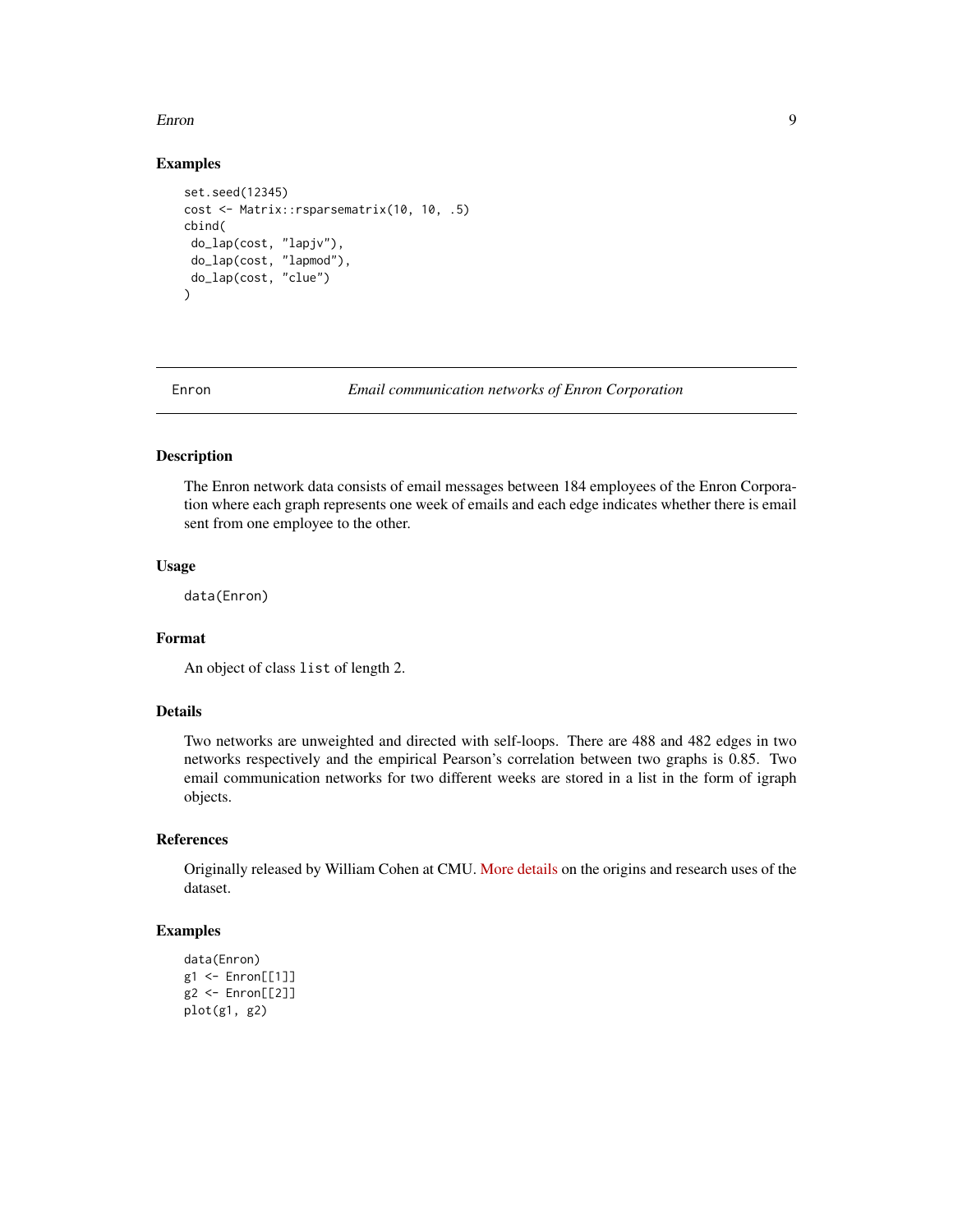<span id="page-9-0"></span>get\_perm\_mat *Get Permutation*

## Description

Get an m-by-n permutation matrix according to the mapping correspondence.

#### Usage

```
get_perm_mat(match, dim = NULL, padded = FALSE, seeds = TRUE)
```
## Arguments

| match  | Either a graphMatch object or 2-column matrix or data frame. The first and<br>second columns correspond to indices in $G_1$ and $G_2$ respectively.                         |
|--------|-----------------------------------------------------------------------------------------------------------------------------------------------------------------------------|
| dim    | desired dimensions of the matrix. Note, this does not have to be square. If<br>NULL and match is a graphMatch object then dim is set to dim(match)                          |
| padded | If FALSE then this returns a square matrix the size of the larger of the two graph<br>otherwise dim $=$ dim(match). This is ignored if match is not a graphMatch<br>object. |
| seeds  | Whether to keep the seed vertices (TRUE) from the match or to remove them<br>(FALSE). Ignored if match is not a graphMatch object.                                          |

## Value

get\_perm\_mat returns an m-by-n sparse permutation matrix or whose submatrix is a permutation matrix if only parts of nodes from both graphs get matched or in the case of matching graphs of different order.

## Examples

# returns a permutation matrix: m=n, all the nodes get matched corr <- data.frame(corr\_A = c(1,2,3,4), corr\_B = c(1,4,2,3)) get\_perm\_mat(corr, c(4, 4))

# submatrix is a permutation matrix: parts of graphs get matched get\_perm\_mat(corr, c(5, 6))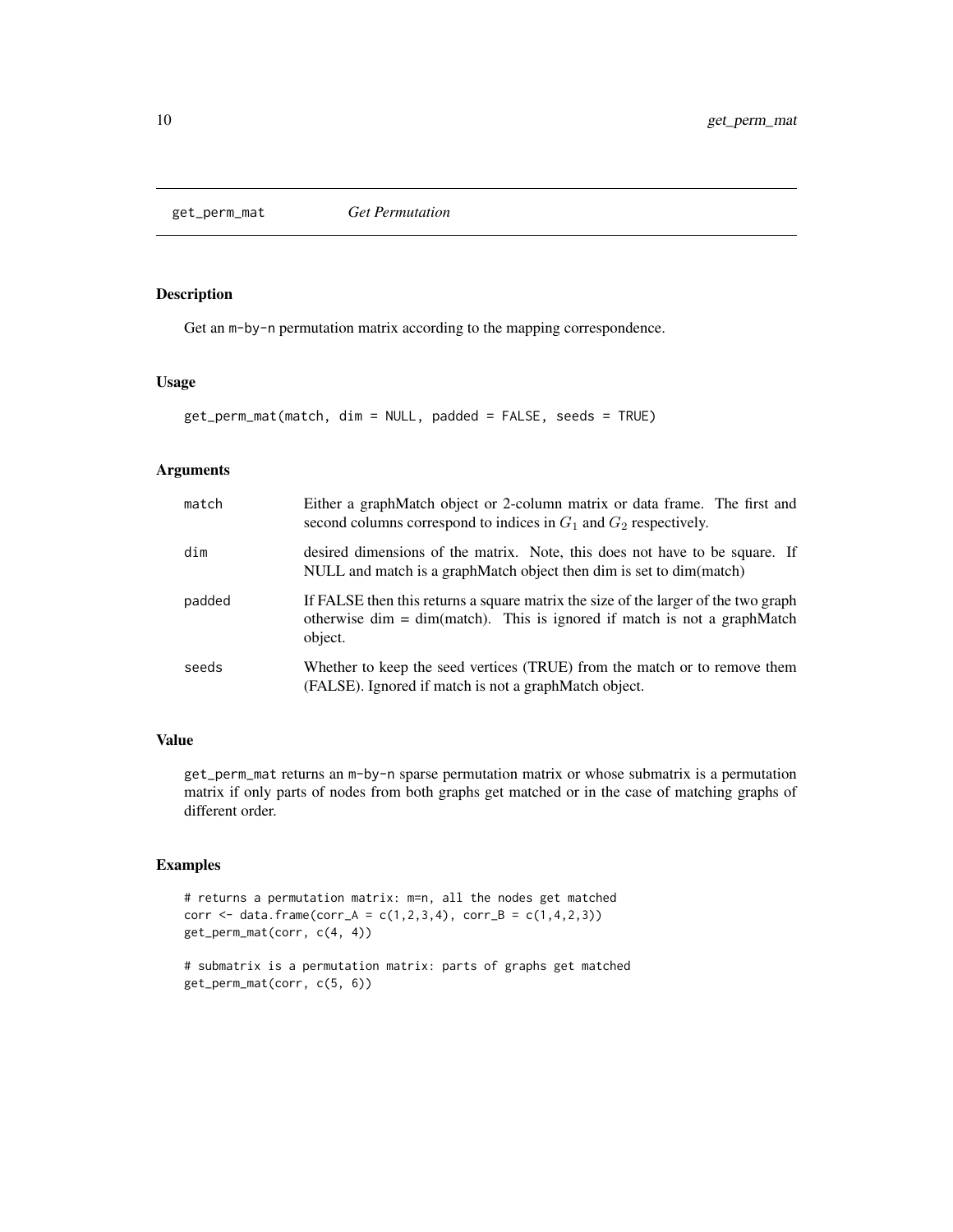## Description

gm is used to match a pair of given graphs, with specifications of the adjacency matrices of for a pair of graphs, possible prior knowledge, and a graph matching method.

#### Usage

 $gm(A, B, seeds = NULL, similarity = NULL, method = "indefinite", ...)$ 

#### Arguments

| A          | A matrix, igraph object, or list of either.                                                                                                                                                                                                                                                                               |
|------------|---------------------------------------------------------------------------------------------------------------------------------------------------------------------------------------------------------------------------------------------------------------------------------------------------------------------------|
| B          | A matrix, igraph object, or list of either.                                                                                                                                                                                                                                                                               |
| seeds      | A vector of integers or logicals, a matrix or a data frame. If the seed pairs have<br>the same indices in both graphs then seeds can be a vector. If not, seeds must be<br>a matrix or a data frame, with the first column being the indices of $G_1$ and the<br>second column being the corresponding indices of $G_2$ . |
| similaritv | A matrix. An n-by-n matrix containing vertex similarities. Mandatory for the<br>"IsoRank" method.                                                                                                                                                                                                                         |
| method     | Choice for graph matching methods. One of "indefinite", "convex", "PATH",<br>"percolation", "IsoRank", "Umeyama", or a user-defined graph matching func-<br>tion. Please check Details and Examples sections for instructions on how to<br>define your own function.                                                      |
| $\ddots$   | Arguments passed to graph matching methods. Please refer to Details section<br>for more information.                                                                                                                                                                                                                      |

## Details

If method is a function, it should take two matrices or igraph objects, seeds and similarity scores as arguments for minimum. Additionally, it can also take other arguments if needed. The self-defined function should return a graphMatch class object with matching correspondence, sizes of two input graphs, matching formula, and other algorithm hyperparameter details.

The method argument can also take one of the implemented algorithms, including ["indefinite",](#page-0-0) ["convex",](#page-0-0) ["PATH",](#page-0-0) ["percolation",](#page-0-0) ["IsoRank",](#page-0-0) and ["Umeyama".](#page-0-0) In this case, one can pass additional arguments to the gm function according to the specified method. For a detailed list of additional arguments for each one of the implemented method, please click on the corresponding method name for its help page.

<span id="page-10-1"></span><span id="page-10-0"></span>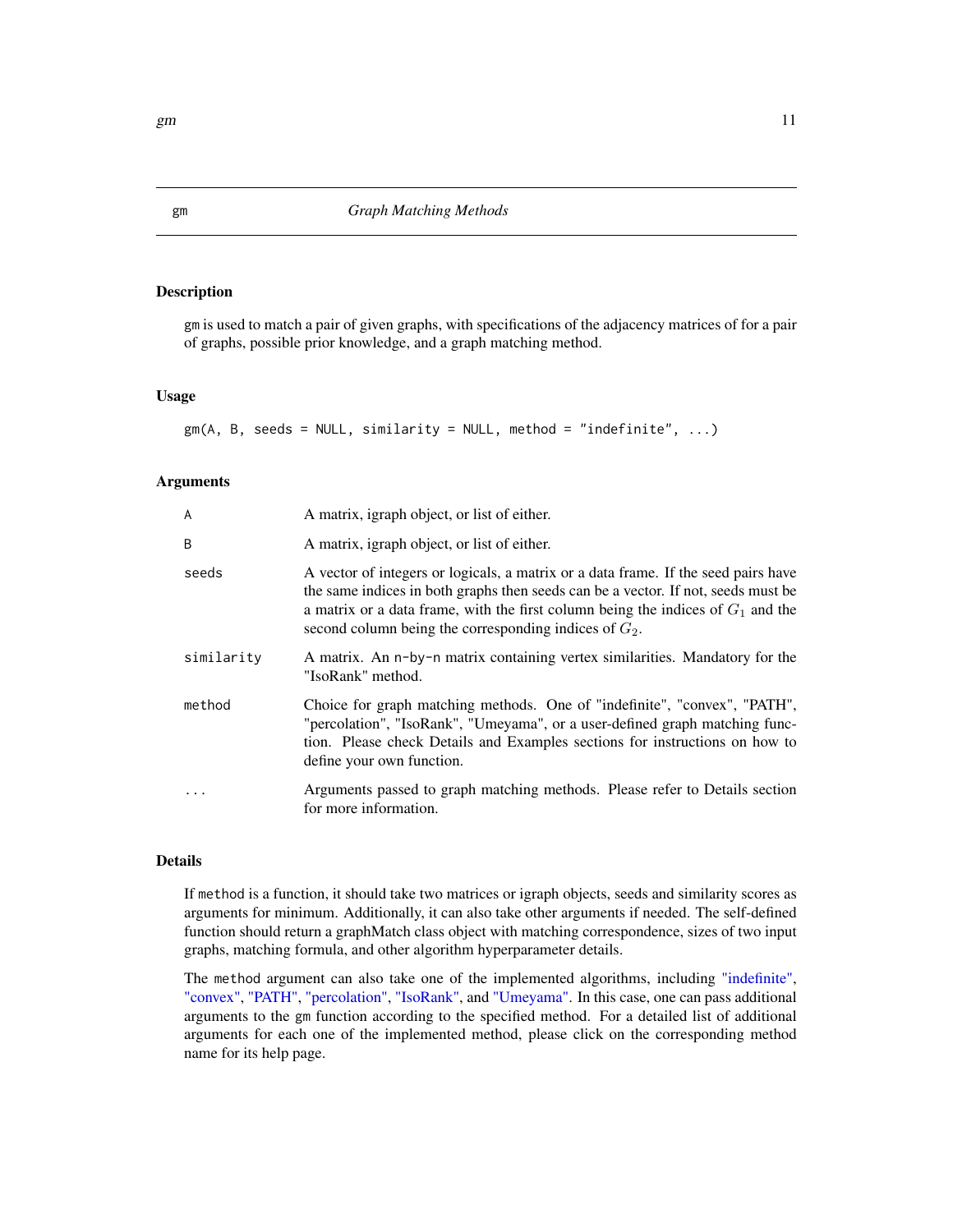#### <span id="page-11-0"></span>Value

gm returns an object of class "[graphMatch](#page-11-1)". See [graphMatch-class](#page-11-2) and links therein for details on the graph match class.

Additionally, gm also returns a list of matching details of the specified method. Please refer to the help page for each implemented method, i.e. ["indefinite",](#page-0-0) ["convex",](#page-0-0) ["PATH",](#page-0-0) ["percolation",](#page-0-0) ["IsoRank",](#page-0-0) and ["Umeyama"](#page-0-0) for details on the corresponding returned list.

## Examples

```
# match G_1 & G_2 with some known node pairs as seeds
set.seed(123)
cgnp_pair <- sample_correlated_gnp_pair(n = 10, corr = 0.5, p = 0.5)
g1 <- cgnp_pair$graph1
g2 <- cgnp_pair$graph2
seeds <-1:10 \leq 4m_rds <- gm(g1, g2, seeds, method = "indefinite", start = "rds", max_iter = 20)
summary(m_rds, g1, g2, true_label = 1:10)
# match two multi-layer graphs
set.seed(123)
gp_list <- replicate(3, sample_correlated_gnp_pair(20, .3, .5), simplify = FALSE)
A <- lapply(gp_list, function(gp)gp[[1]])
B <- lapply(gp_list, function(gp)gp[[2]])
m_perco <- gm(A, B, seeds, method = "percolation", ExpandWhenStuck = FALSE)
summary(m_perco, A, B)
sim <- as.matrix(init_start(start = "bari", nns = 20, soft_seeds = 1:5))
m_Iso <- gm(A, B, similarity = sim, method = "IsoRank", lap_method = "greedy")
summary(m_Iso, A, B)
# customized graph matching algorithm
graph\_match\_rand \leq function(A, B, seeds = NULL, similarity = NULL, rand\_seed)nm <- min(nrow(A), nrow(B))
 set.seed(rand_seed)
 m \leq - data.frame(sample(nrow(A), nm), corr_B = sample(nrow(B), nm))
 m <- as.graphMatch(m)
 m$rand_seed <- rand_seed
 m
}
m_self <- gm(g1, g2, method = graph_match_rand, rand_seed = 123)
summary(m_self, g1, g2)
```
<span id="page-11-2"></span><span id="page-11-1"></span>graphMatch-class *Graph matching results class*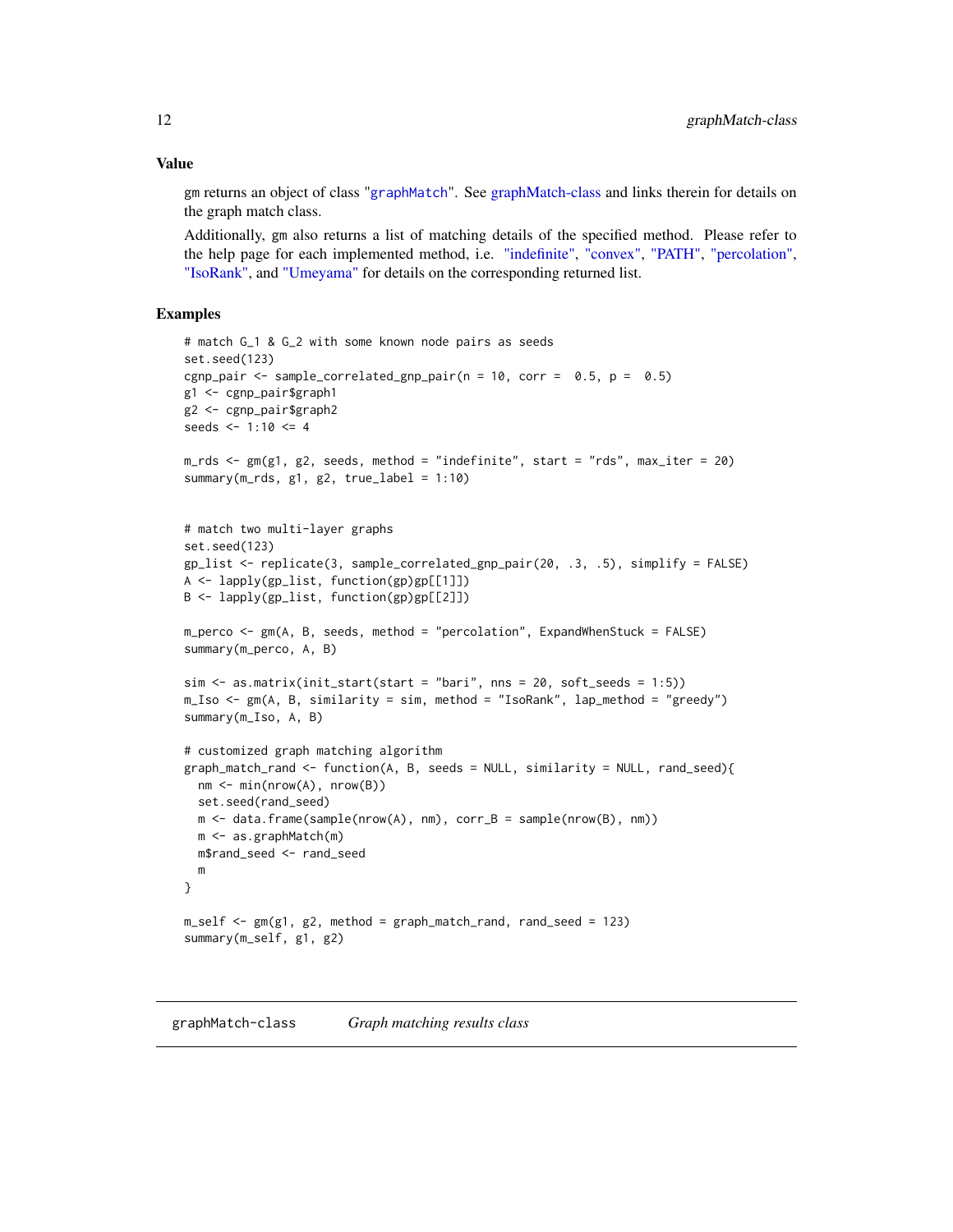## <span id="page-12-0"></span>graphMatch-class 13

#### Description

An S4 class for the results of a graph matching function

#### Usage

```
graphMatch(corr, modes, call = NULL, detail = list())
```
as.graphMatch(from)

#### Arguments

| corr   | data.frame indicating the correspondence between two graphs |
|--------|-------------------------------------------------------------|
| nnodes | dimensions of the original two graphs                       |
| call   | The call to the graph matching function                     |
| detail | List with other more detailed information                   |
| from   | object to convert to graphMatch object                      |

## Details

graphMatch objects are returned by any of the graph matching methods implemented in the iGraph-Match package. These objects are primarily to represent the found correspondence between the two vertex sets. This is represented by a data.frame with two columns indicating the aligned vertex-pairs across the two graphs.

## Value

graphMatch object

#### **Slots**

corr data.frame indicating the correspondence between two graphs

nnodes of the original two graphs

call The call to the graph matching function

## See Also

[graphMatch\\_methods,](#page-0-0) [graphMatch\\_summary,](#page-0-0) [graphMatch\\_operators,](#page-0-0) [graphMatch\\_plot](#page-0-0)

```
# sample a pair of correlated random graphs from G(n,p)
set.seed(123)
cgnp_pair <- sample_correlated_gnp_pair(n = 10, corr = 0.3, p = 0.5)
g1 <- cgnp_pair$graph1
g2 <- cgnp_pair$graph2
```

```
# match g1 & g2 using percolation algorithm with some known node pairs as seeds
match \leq gm(A = g1, B = g2, seeds = 1:3, method = 'indefinite')
```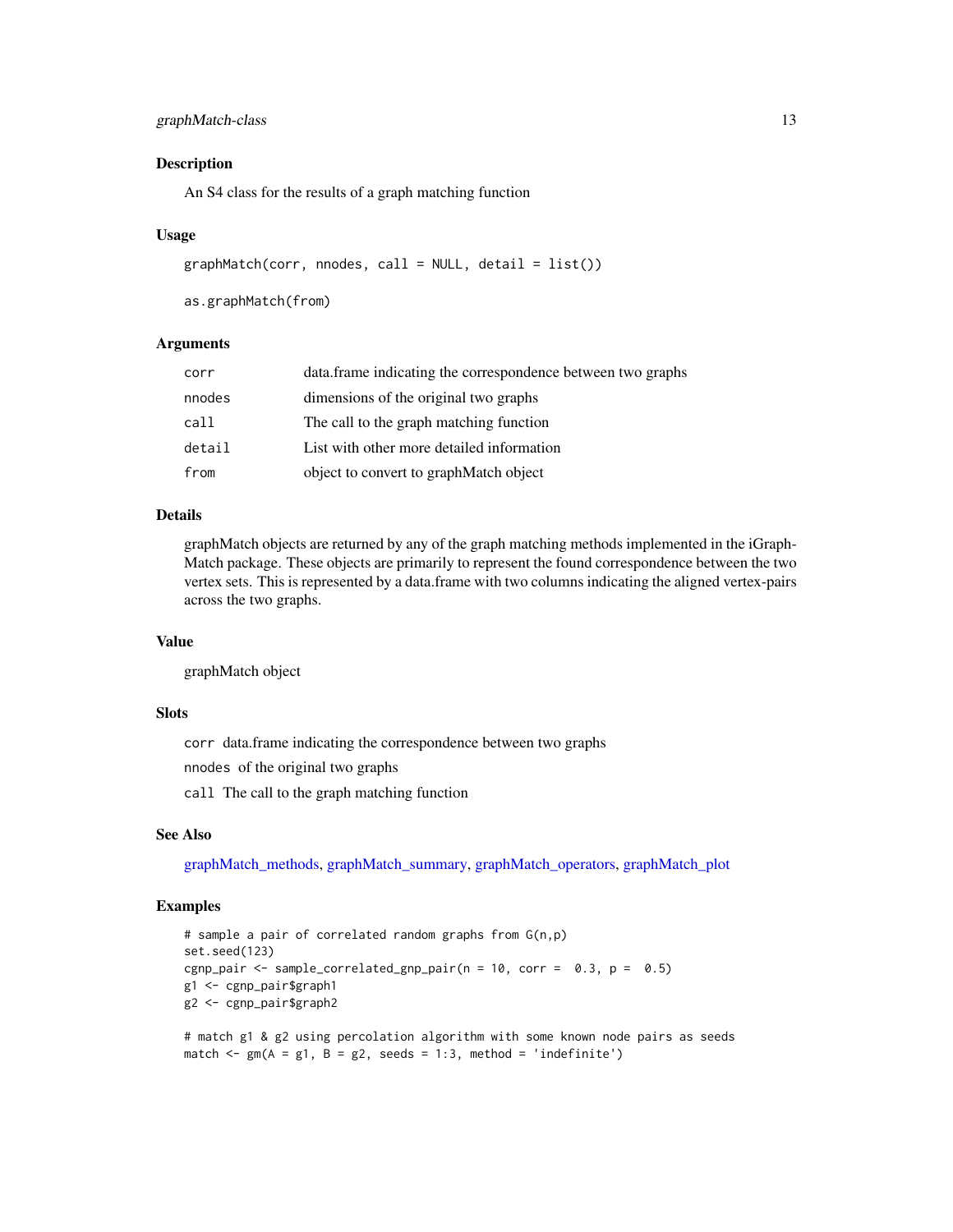```
# graphMatch object
match
match$corr_A # matching correspondence in the first graph
match$corr_B # matching correspondence in the second graph
match$seeds # vector of logicals indicating seeded nodes
as.data.frame(match)
match[]
dim(match)
length(match)
# matching details unique to the FW methodology with indefinite relaxation
match$iter # number of iterations
match$soft # doubly stochastic matrix from the last iteration, can be used to extract soft matching
match$lap_method # method for solving lap
# create a graphMatch object from a data.frame or matrix
as.graphMatch(data.frame(1:5, 1:5))
as.graphMatch(1:5)
```
init\_start *Initialization of the start matrix*

## Description

Initialize the start matrix for graph matching iteration.

#### Usage

 $init\_start(start, ms, ns = 0, soft\_seeds = NULL, seeds = NULL, ...)$ 

## Arguments

| start      | A matrix, character, or function. A nns-by-nns matrix, start method like "bari",<br>"convex" or "rds", or a function to initialize the start matrix. If a function, it must<br>have at least the arguments nns, ns, and softs_seeds. |
|------------|--------------------------------------------------------------------------------------------------------------------------------------------------------------------------------------------------------------------------------------|
| nns        | An integer. Number of non-seeds.                                                                                                                                                                                                     |
| ns         | An integer. Number of seeds.                                                                                                                                                                                                         |
| soft_seeds | A vector, a matrix or a data frame indicating entries of the start matrix that will<br>be initialized at 1 to indicate. See check_seeds.                                                                                             |
| seeds      | A vector, a matrix or a data frame. Indicating hard seeds. These are used for<br>"convex" start but otherwise are ignored.                                                                                                           |
|            | Arguments passed to other start functions. See details in Values section.                                                                                                                                                            |

<span id="page-13-0"></span>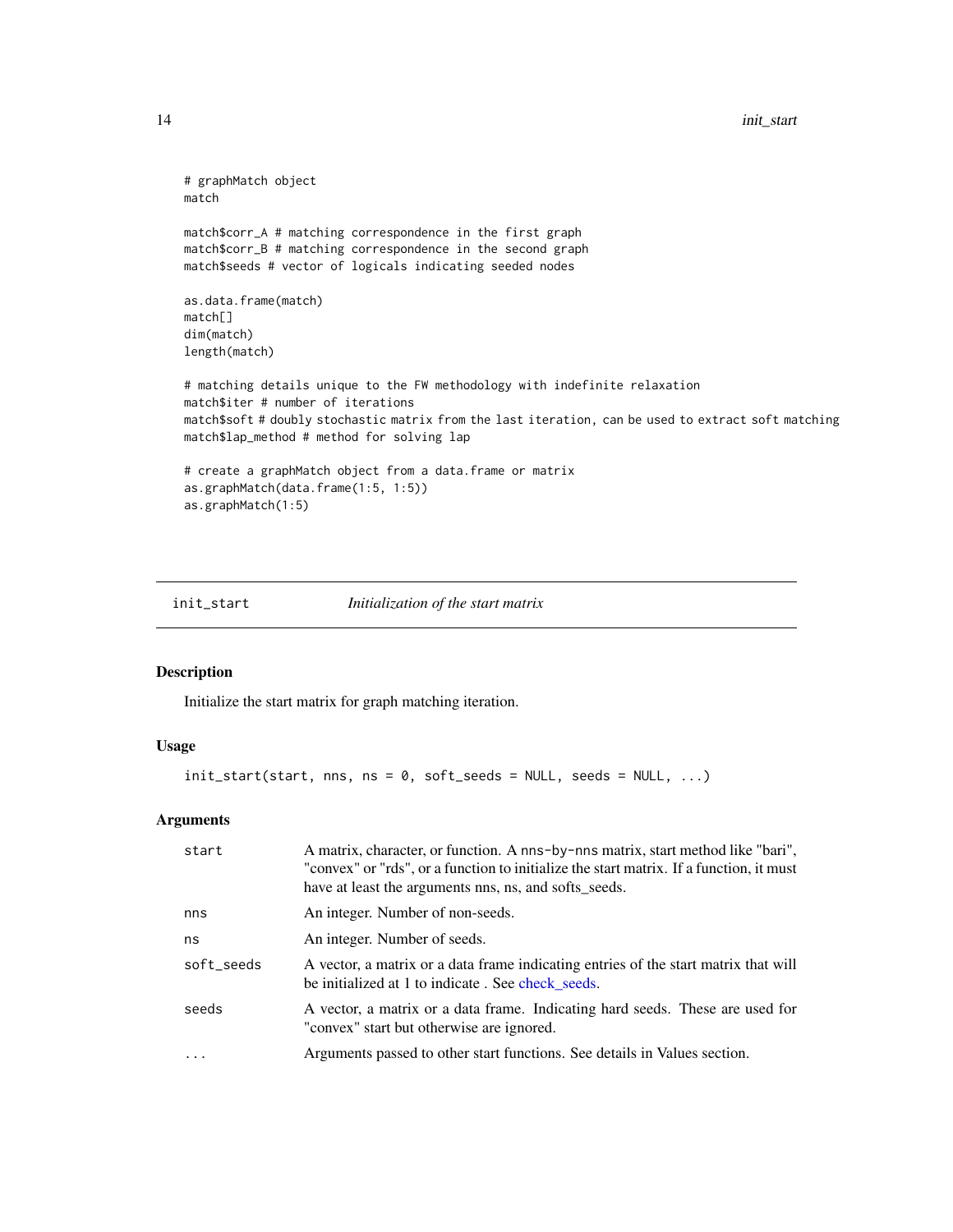#### init\_start 15

#### Details

When start is a character, there are five options.

- "bari" initializes at the barycenter.
- "rds\_perm\_bari" gives a random linear combination of barycenter and a random permutation matrix,  $(1-a)$  B + a P. The argument g controls a with a being sampled as  $g \star runif()$ .
- "rds" gives a random doubly stochastic matrix. Users can specify a random deviates generator to the distribution argument, and the default is runif. A random matrix with iid entries from distribution and the the Sainkhorn algorithm is applied to produce the output.
- "rds\_from\_sim" gives a random doubly stochastic matrix derived from similarity scores. One needs to input a similarity score matrix to the sim argument for this method. The procedure is the same as "rds" but before the Sinkhorn algorithm is applied, the entries of the random matrix are scaled by sim.
- "convex" returns the doubly stochastic matrix from the last iteration of running the Frank-Wolfe algorithm with convex relaxation initialized at the barycenter. For this method, one needs to input two graphs A and B, as well as seeds if applicable.

#### Value

init\_start returns a nns-by-nns doubly stochastic matrix as the start matrix in the graph matching iteration. If conduct a soft seeding graph matching, returns a nns-by-nns doubly stochastic matrix with 1's corresponding to the soft seeds and values at the other places are derived by different start method.

```
ss \le matrix(c(5, 4, 4, 3), nrow = 2)
# initialize start matrix without soft seeds
init\_start(start = "bari", nns = 5)init_start(start = "rds", nns = 3)init_start(start = "rds_perm_bari", nns = 5)
init{\_}start(start = "rds{\_}from{\_}sim", nns = 3, sim = matrix(runif(9), 3))# initialize start matrix with soft seeds
init\_start(start = "bari", ms = 5, ns = 1, soft\_seeds = ss)init_start(start = "rds", nns = 5, soft_seeds = ss)
init_start(start = "rds_perm_bari", nns = 5, soft_seeds = ss)
# initialize start matrix for convex graph matching
cgnp_pair <- sample_correlated_gnp_pair(n = 10, corr = 0.3, p = 0.5)
g1 <- cgnp_pair$graph1
g2 <- cgnp_pair$graph2
seeds <- 1:10 <= 2
init\_start(start = "convex", nns = 8, A = g1, B = g2, seeds = seeds)
```

```
# FW graph matching with incorrect seeds to start at convex start
init\_start(start = "convex", nns = 8, ns = 2, soft\_seeds = ss, A = g1, B = g2, seeds = seeds)
```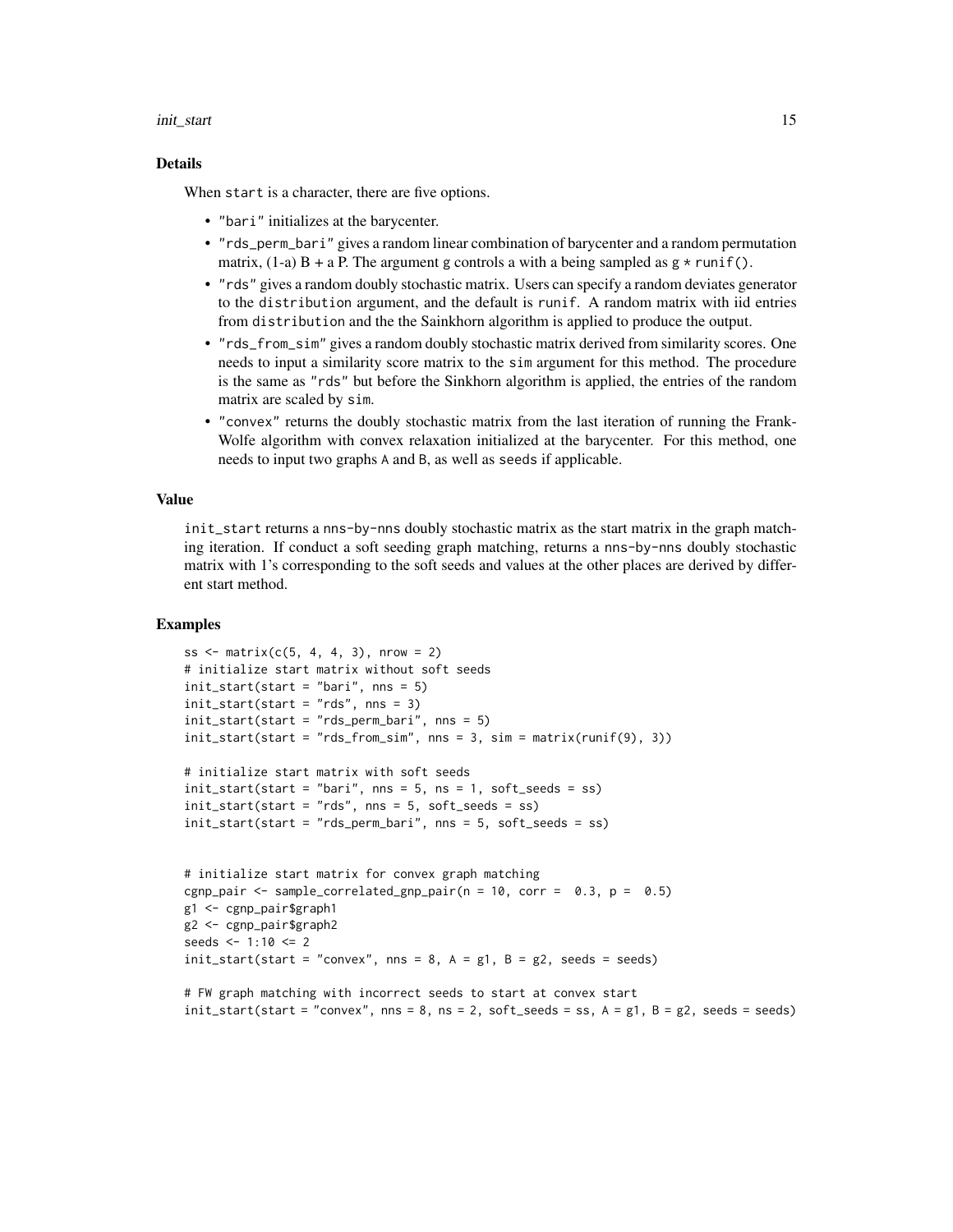<span id="page-15-0"></span>

#### **Description**

Find the largest common connected subgraphs of two matched graphs, which is an induced connected subgraph of both graphs that has as many vertices as possible. The largest\_cc function returns the largest connected subgraph of a single graph.

#### Usage

```
largest_common_cc(A, B, min_degree = 1)
```
largest\_cc(A)

## Arguments

| A          | A matrix or an igraph object. See check_graph. Must be single-layer.                                                                                                                        |
|------------|---------------------------------------------------------------------------------------------------------------------------------------------------------------------------------------------|
| B          | A matrix or an igraph object. See check_graph. Must be single-layer.                                                                                                                        |
| min_degree | A number. Defines the level of connectedness of the obtained largest common<br>connected subgraph. The induced subgraph is a graph with a minimum vertex-<br>degree of at least min_degree. |

#### Value

largest\_common\_cc returns the common largest connected subgraphs of two aligned graphs in the igraph object form and a logical vector indicating which vertices in the original graphs remain in the induced subgraph.

```
cgnp_pair <- sample_correlated_gnp_pair(n = 10, corr = 0.7, p = 0.2)
g1 <- cgnp_pair$graph1
g2 <- cgnp_pair$graph2
# put no constraint on the minimum degree of the common largest conncect subgraph
lccs1 < - largest_common_cc(g1, g2, min_degree = 1)
# induced subgraph
lccs1$g1
lccs1$g2
# label of vertices of the induced subgraph in the original graph
igraph::V(g1)[lccs1$keep]
# obtain a common largest connect subgraph with each vertex having a minimum degree of 3
lccs3 \leq 1argest_common_cc(g1, g2, min_degree = 3)
g <- igraph::sample_gnp(100, .01)
lcc \leftarrow \text{largest\_cc(g)}# induced subgraph
```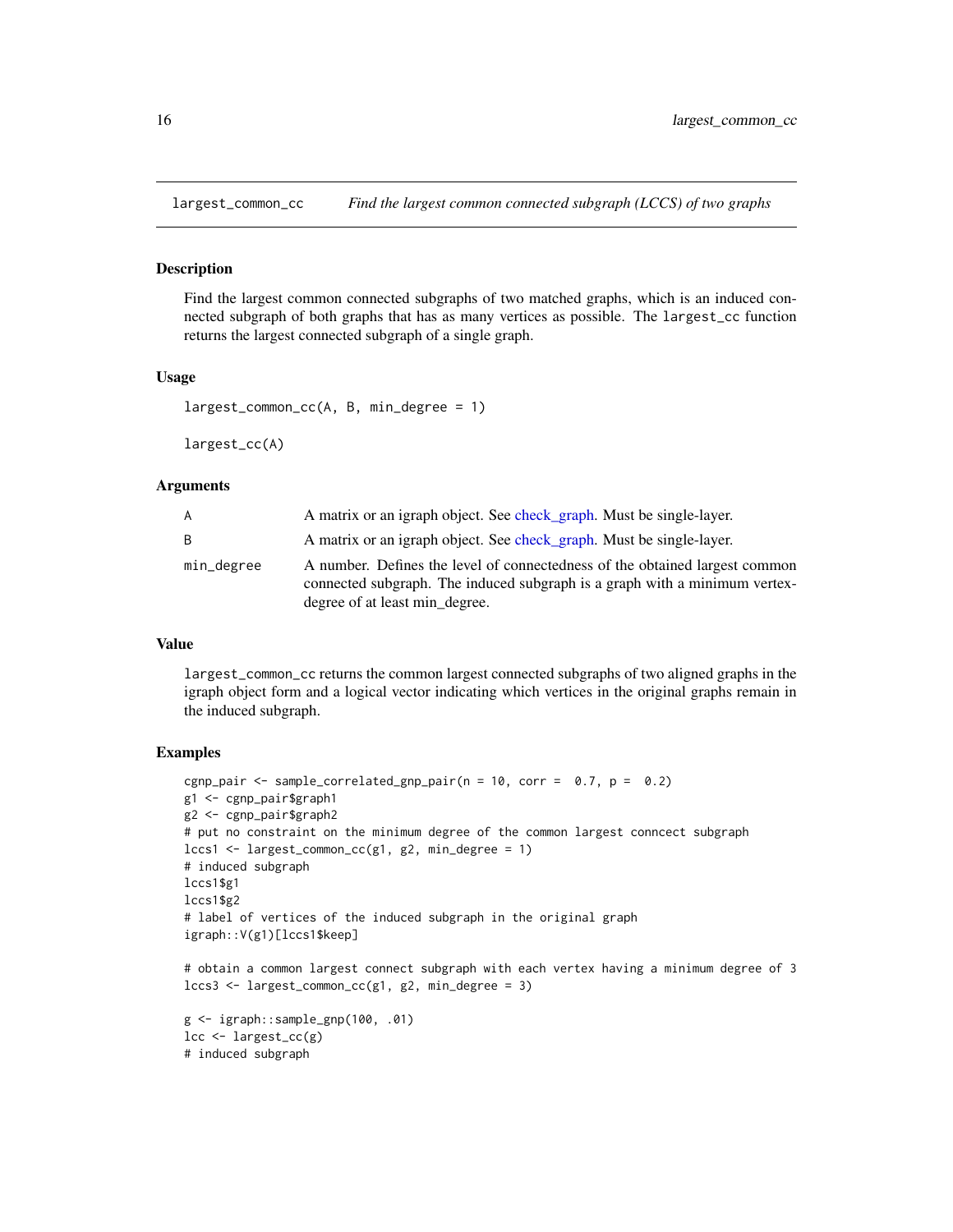<span id="page-16-0"></span>pad the contract of the contract of the contract of the contract of the contract of the contract of the contract of the contract of the contract of the contract of the contract of the contract of the contract of the contra

```
lcc$g
# label of vertices of the induced subgraph in the original graph
igraph::V(g)[lcc$keep]
```
pad *Pad a matrix object with extra rows/columns of 0s.*

## Description

Attempts are made to make this padding efficient by employing sparse graphs

## Usage

 $pad(m, nr, nc = nr)$ 

#### Arguments

| m   | matrix                                     |
|-----|--------------------------------------------|
| nr  | number of rows to add                      |
| nc. | number of columns to add. (default $=$ nr) |

## Value

m padded with nr rows and nc columns of zeros.

plot,igraph,igraph-method

*Plotting methods for visualizing matches*

## Description

Two functions are provided, match\_plot\_igraph which makes a ball and stick plot from igraph objects and match\_plot\_matrix which shows an adjacency matrix plot.

#### Usage

```
## S4 method for signature 'igraph,igraph'
plot(x, y, match = NULL, color = TRUE, linetype = TRUE, ...)## S4 method for signature 'Matrix, Matrix'
plot(x, y, match = NULL, col. regions = NULL, at = NULL, colorkey = NULL, ...)
```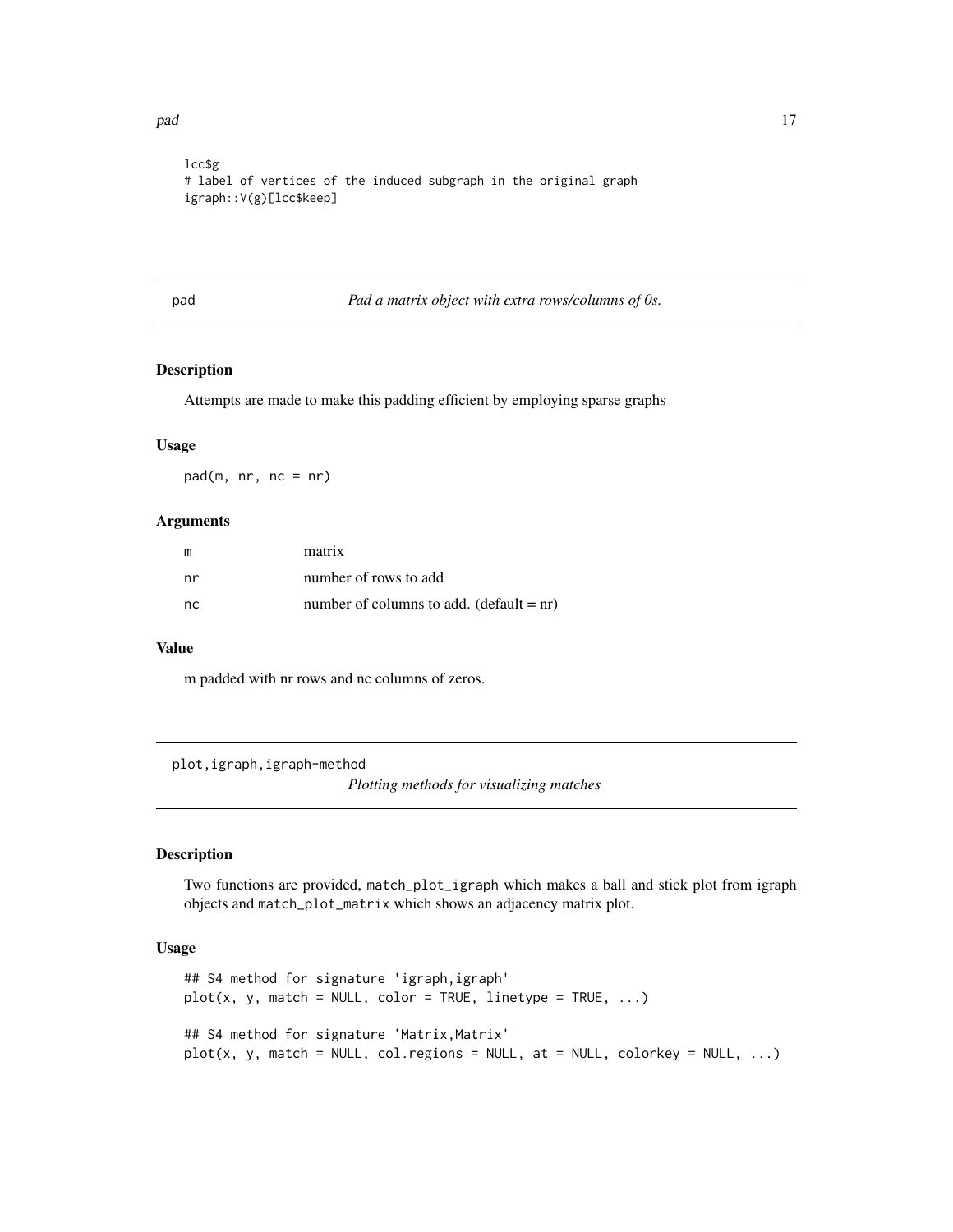#### <span id="page-17-0"></span>Arguments

| X           | First graph, either an igraph object or a Matrix                                                 |
|-------------|--------------------------------------------------------------------------------------------------|
| y           | second graph, either an igraph object or a Matrix                                                |
| match       | result from a match call. Requires element corr as a data frame with names<br>corr A, corr B.    |
| color       | Whether to color edges according to which graph(s) they are in.                                  |
| linetype    | Whether to set edge line types according to which graph(s) they are in.                          |
| $\ddots$ .  | additional parameters passed to either the igraph plot function or the Matrix<br>image function. |
| col.regions | NULL for default colors, otherwise see image-methods                                             |
| at          | NULL for default at values for at (ensures zero is grey), otherwise see image-<br>methods        |
| colorkey    | NULL for default colorkey, otherwise see image-methods                                           |

## Details

Grey edges/pixels indicate common edges, blue indicates edges only in graph A and red represents edges only graph B. The corresponding linetypes are solid, long dash, and short dash.

The plots can be recreated from the output with the code plot(g) for g <-match\_plot\_igraph(...) and col <-colorRampPalette(c("#AA4444","#888888","#44AA44")) image(m,col.regions = col(256)) for m <-match\_plot\_match(...).

This only plots and returns the matched vertices.

## Value

Both functions return values invisibly. match\_plot\_igraph returns the union of the matched graphs as an igraph object with additional edge attributes edge\_match,color,lty. match\_plot\_matrix returns the difference between the matched graphs.

```
set.seed(123)
graphs <- sample_correlated_gnp_pair(20, .9, .3)
A <- graphs$graph1
B <- graphs$graph2
res <- gm(A, B, 1:4, method = "percolation")
plot(A, B, res)
plot(A[], B[], res)
```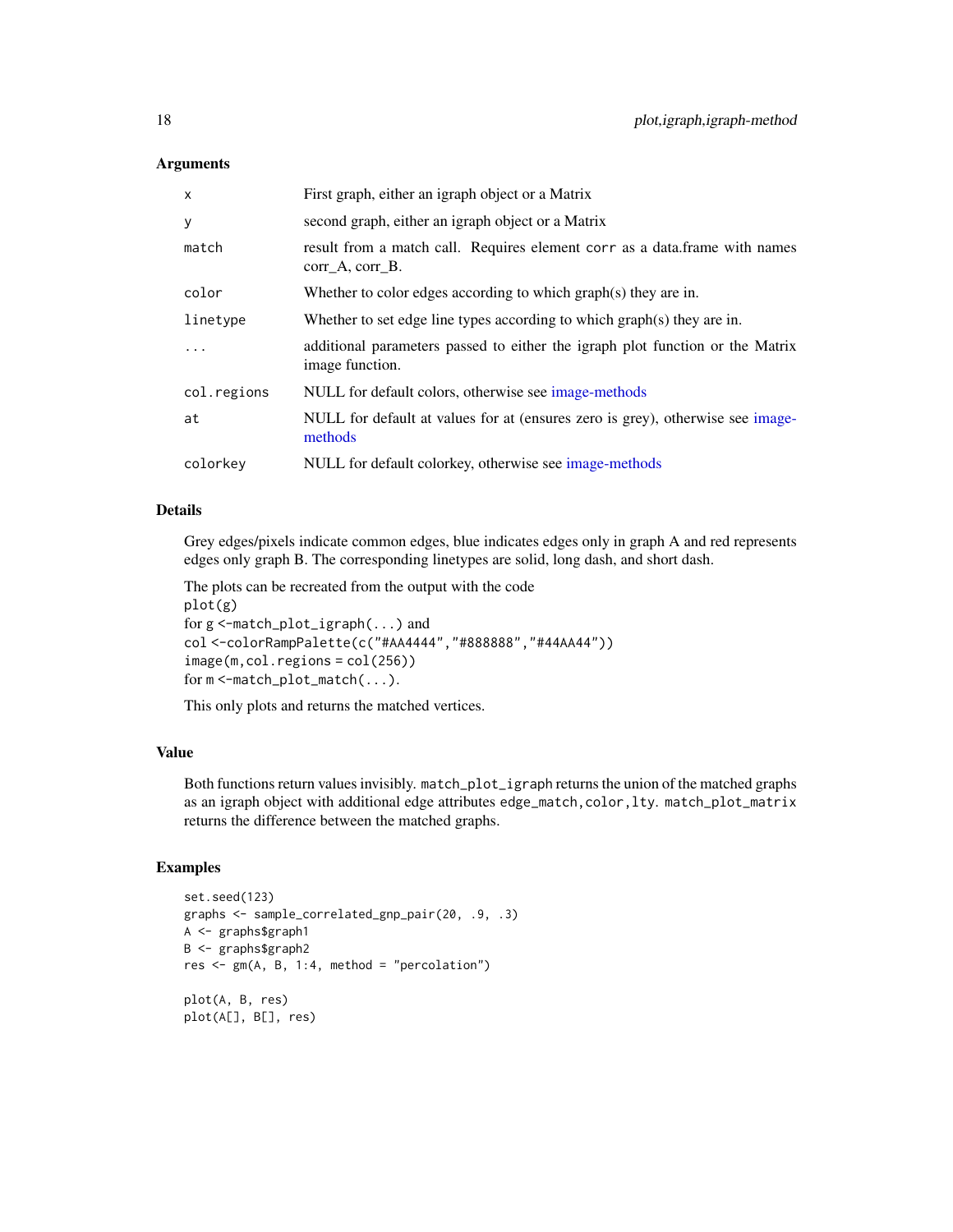<span id="page-18-1"></span><span id="page-18-0"></span>sample\_correlated\_gnp\_pair

*Sample correlated G(n,p) random graphs*

## Description

Sample a pair of correlated  $G(n,p)$  random graphs with correlation between two graphs being corr and edge probability being p.

#### Usage

```
sample_correlated_gnp_pair(n, corr, p, ncore = n, permutation = 1:n, ...)
```
#### Arguments

| n           | An integer. Number of total vertices for the sampled graphs.                                                                        |
|-------------|-------------------------------------------------------------------------------------------------------------------------------------|
| corr        | A number. The target Pearson correlation between the adjacency matrices of the<br>generated graphs. It must be in $[0,1]$ interval. |
| p           | A number. Edge probability between two vertices. It must be in open $[0,1]$<br>interval.                                            |
| ncore       | An integer. Number of core vertices.                                                                                                |
| permutation | A numeric vector to permute second graph.                                                                                           |
| $\ddotsc$   | Passed to sample_gnp.                                                                                                               |

## Value

sample\_correlated\_gnp\_pair returns a list of two igraph object, named graph1 and graph2, whose adjacency matrix entries are correlated with corr. If sample two graphs with junk vertices, the first ncore vertices are core vertices and the rest are junk vertices.

#### References

V. Lyzinski and D. E. Fishkind and C. E. Priebe (2014), *Seeded Graph Matching for Correlated Erdos-Renyi Graphs*.J. Mach. Learn. Res., pages 3513-3540.

## See Also

[sample\\_correlated\\_sbm\\_pair](#page-20-1), [sample\\_correlated\\_rdpg\\_pair](#page-19-1)

```
sample_correlated_gnp_pair(n=50, corr=0.3, p=0.5, ncore=40)
sample_correlated_gnp_pair(n=5, corr=0.3, p=0.5, permutation=c(1,3,2,4,5))
```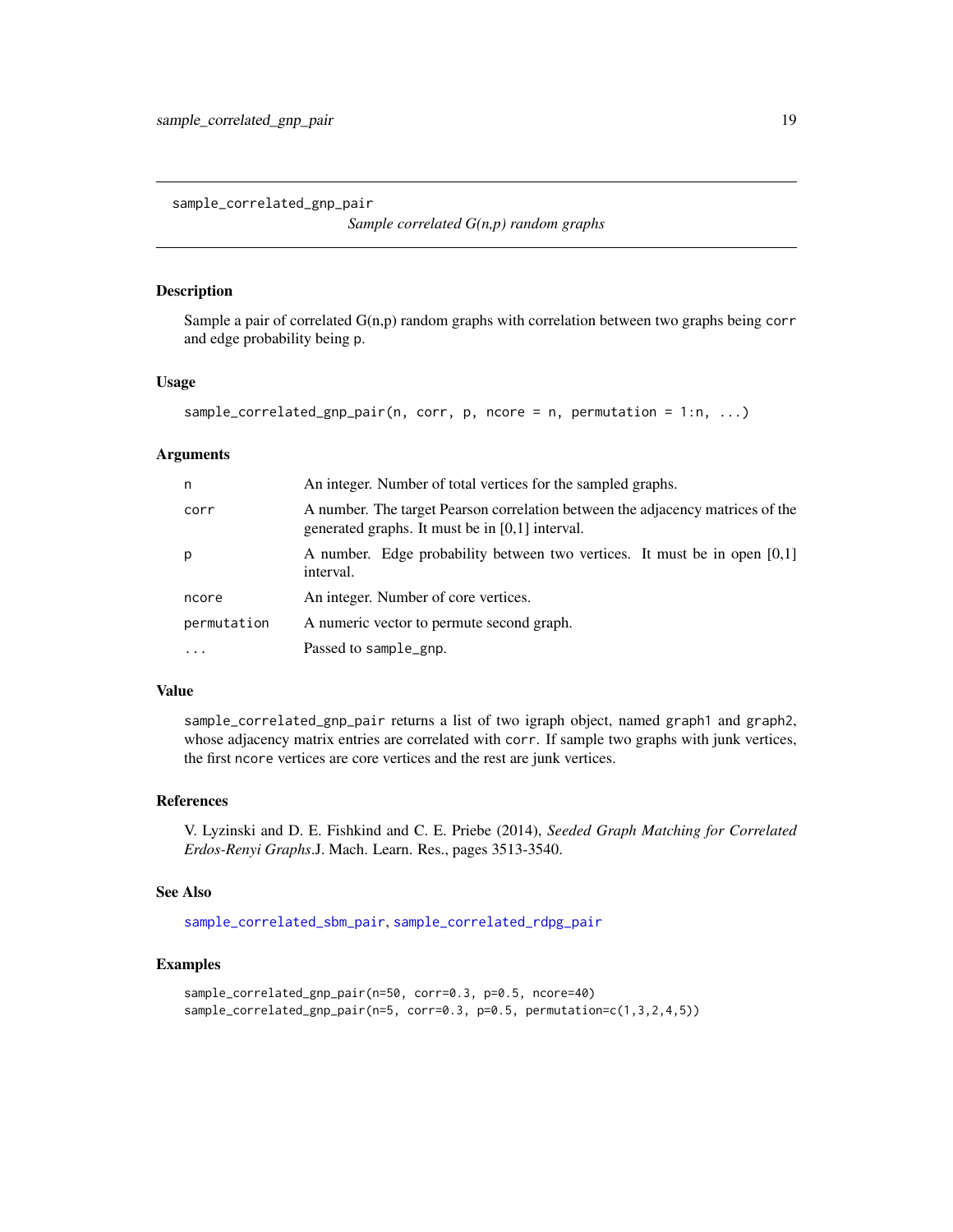```
sample_correlated_ieg_pair
```
*Sample graphs from edge probability matrix and correlation matrix*

## <span id="page-19-1"></span>Description

Sample a pair of graphs with specified edge probability and correlation between each pair of vertices.

#### Usage

```
sample_correlated_ieg_pair(
 n,
 p_mat,
 c_mat,
 ncore = n,
 directed = FALSE,
  loops = FALSE,
  permutation = 1:n
)
```
sample\_correlated\_rdpg\_pair(X, corr, ncore = nrow(X), ...)

#### Arguments

| n           | An integer. Number of total vertices for the sampled graphs.                                                                             |
|-------------|------------------------------------------------------------------------------------------------------------------------------------------|
| p_mat       | An n-by-n matrix. Edge probability matrix, each entry should be in the open<br>$(0,1)$ interval.                                         |
| c_mat       | An n-by-n matrix. The target Pearson correlation matrix, each entry should be<br>in the open $(0,1)$ interval.                           |
| ncore       | An integer. Number of core vertices.                                                                                                     |
| directed    | Logical scalar, whether to generate directed graphs.                                                                                     |
| loops       | Logical scalar, whether self-loops are allowed in the graph.                                                                             |
| permutation | A numeric vector, permute second graph.                                                                                                  |
| X           | A matrix. Dot products matrix, each entry must be in open $(0,1)$ interval.                                                              |
| corr        | A number. The target Pearson correlation between the adjacency matrices of the<br>generated graphs. It must be in open $(0,1)$ interval. |
| $\ddotsc$   | Passed to sample_correlated_ieg_pair.                                                                                                    |

#### Value

sample\_correlated\_ieg\_pair returns two igraph objects named graph1 and graph2. If sample two graphs with junk vertices, the first ncore vertices are core vertices and the rest are junk vertices. sample\_correlated\_rdpg\_pair returns two igraph objects named graph1 and graph2 that are

sampled from random dot product graphs model. If sample two graphs with junk vertices, the first ncore vertices are core vertices and the rest are junk vertices.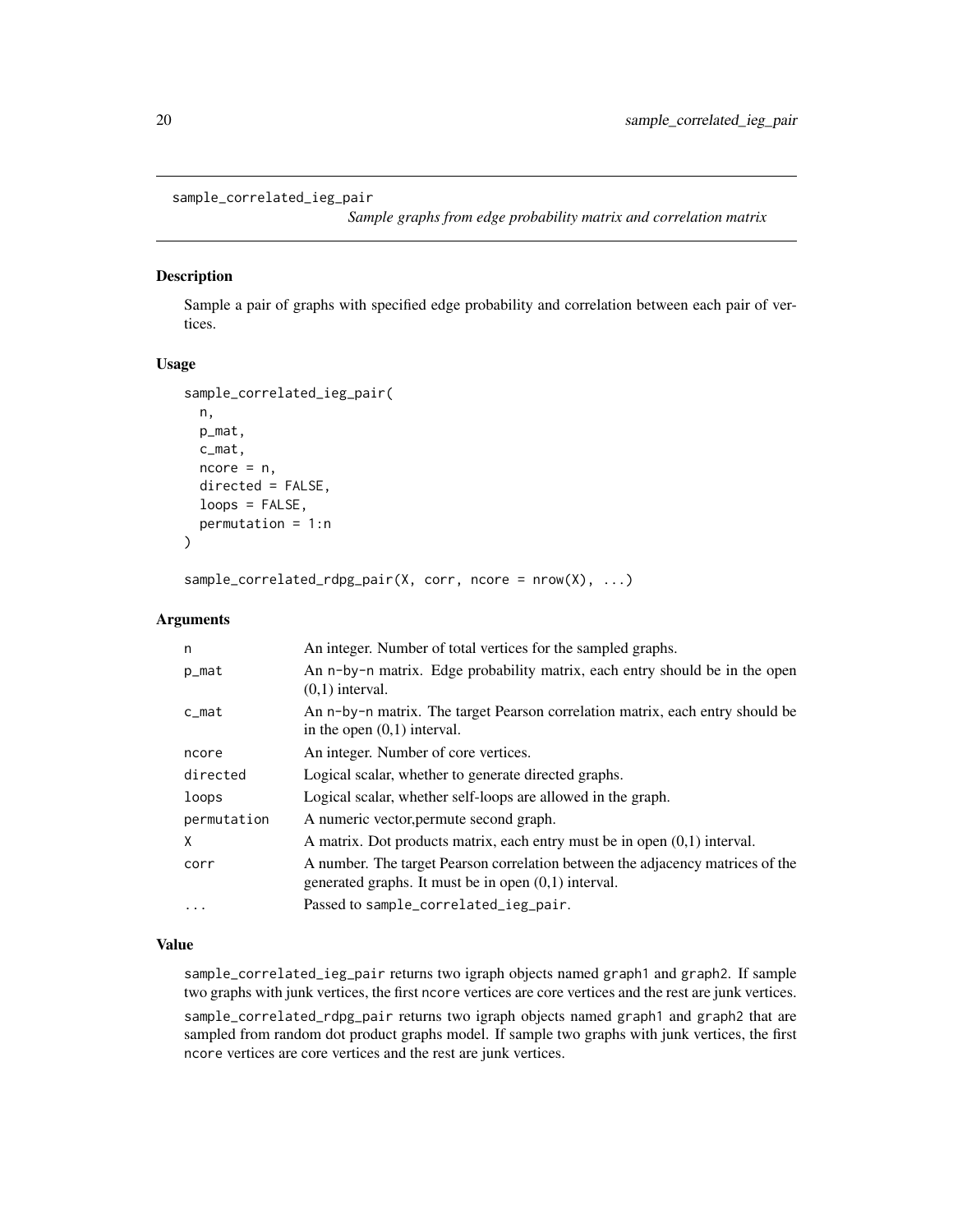## <span id="page-20-0"></span>References

S. Young and E. Scheinerman (2007), *Random Dot Product Graph Models for Social Networks*. Proceedings of the 5th International Conference on Algorithms and Models for the Web-graph, pages 138-149.

F. Fang and D. Sussman and V. Lyzinski (2018), *Tractable Graph Matching via Soft Seeding*. <https://arxiv.org/abs/1807.09299>.

#### See Also

[sample\\_correlated\\_gnp\\_pair](#page-18-1), [sample\\_correlated\\_sbm\\_pair](#page-20-1)

## Examples

```
n < -50p_mat <- matrix(runif(n^2),n)
c_mat <- matrix(runif(n^2),n)
sample_correlated_ieg_pair(n,p_mat,c_mat,ncore=40)
## sample a pair of igraph objects from random dot
## product graphs model with dimension 3 and scale 8
n < -50xdim < -3scale <- 8
X <- matrix(rgamma(n*(xdim+1),scale,1),n,xdim+1)
X <- X/rowSums(X)
X \leftarrow X[, 1:xdim]sample_correlated_rdpg_pair(X,corr=0.5,ncore=40)
```

```
sample_correlated_sbm_pair
```
*Sample graphs pair from stochastic block model*

## Description

Sample a pair of random graphs from stochastic block model with correlation between two graphs being corr and edge probability being p.

## Usage

```
sample_correlated_sbm_pair(
  n,
 pref.matrix,
 block.sizes,
 corr,
  core.block.sizes = NULL,
 permutation = 1:n,
  ...
)
```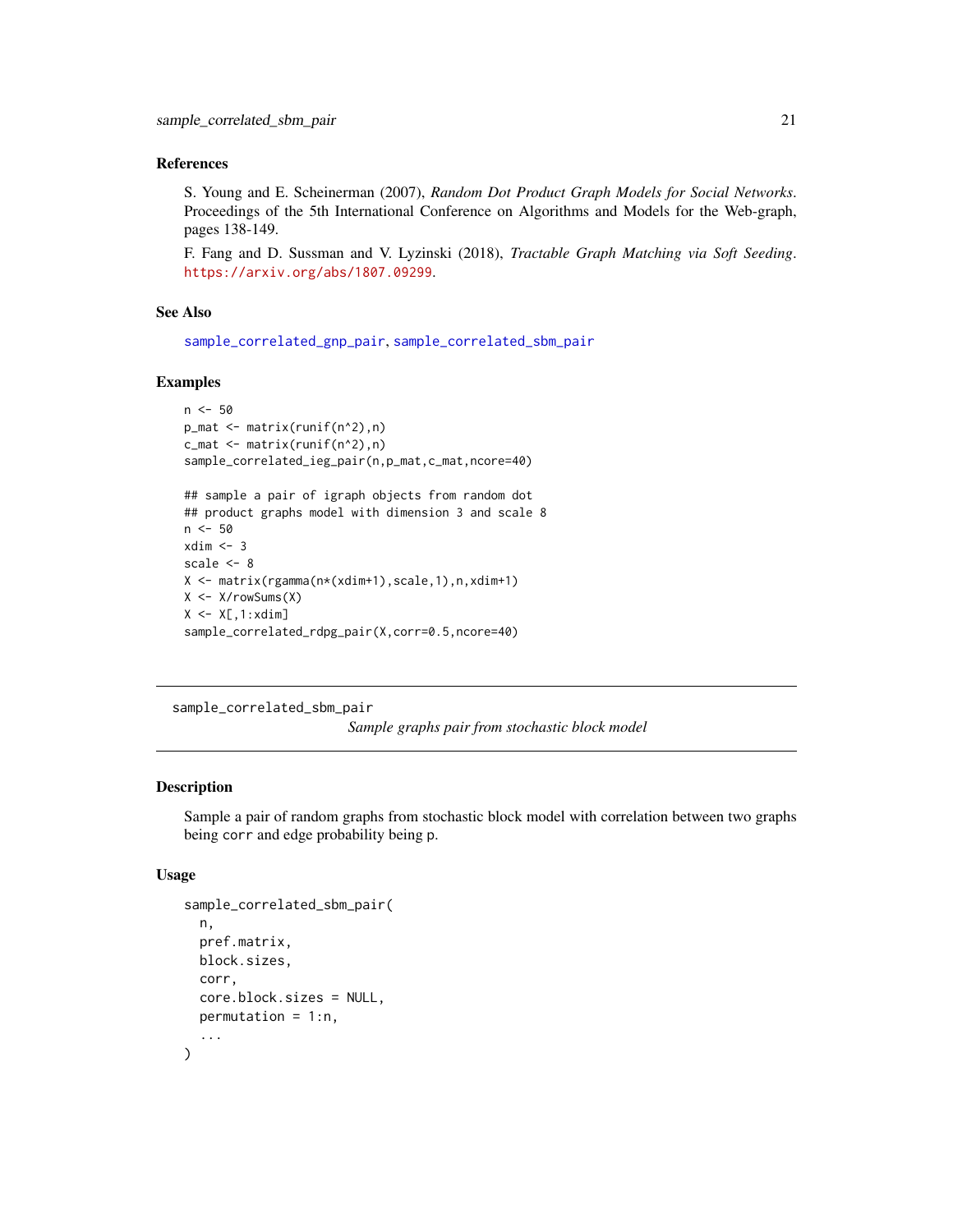#### <span id="page-21-0"></span>Arguments

| n                | An integer. Number of vertices in the graph.                                                                                                                                                                                                                       |
|------------------|--------------------------------------------------------------------------------------------------------------------------------------------------------------------------------------------------------------------------------------------------------------------|
| pref.matrix      | The matrix giving the Bernoulli rates. This is a K-by-K matrix, where k is the<br>number of groups. The probability of creating an edge between vertices from<br>groups i and j is given by element i, j. For undirected graphs, this matrix must<br>be symmetric. |
| block.sizes      | A numeric vector. Give the number of vertices in each group. The sum of the<br>vector must match the number of vertices.                                                                                                                                           |
| corr             | A number. The target Pearson correlation between the adjacency matrices of the<br>generated graphs. It must be in open $(0,1)$ interval.                                                                                                                           |
| core.block.sizes |                                                                                                                                                                                                                                                                    |
|                  | A numeric vector. Give the number of core vertices in each group. Entries<br>should be smaller than block. sizes and the vector length should be the same<br>as block.sizes.                                                                                       |
| permutation      | A numeric vector, permute second graph.                                                                                                                                                                                                                            |
| $\ddots$         | Passed to sample_sbm.                                                                                                                                                                                                                                              |
|                  |                                                                                                                                                                                                                                                                    |

## Value

Returns a list of two igraph object, named graph1 and graph2. If sample two graphs with junk vertices, in each corresponding block the first core.block.sizes vertices are core vertices and the rest are junk vertices.

#### References

P. Holland and K. Laskey and S. Leinhardt (1983), *Stochastic Blockmodels: First Steps*. Social Networks, pages 109-137.

F. Fang and D. Sussman and V. Lyzinski (2018), *Tractable Graph Matching via Soft Seeding*. <https://arxiv.org/abs/1807.09299>.

## See Also

[sample\\_correlated\\_gnp\\_pair](#page-18-1), [sample\\_correlated\\_rdpg\\_pair](#page-19-1)

```
pm <- cbind( c(.1, .001), c(.001, .05) )
sample_correlated_sbm_pair(n=1000, pref.matrix=pm, block.sizes=c(300,700), corr=0.5)
sample_correlated_sbm_pair(n=1000, pref.matrix=pm, block.sizes=c(300,700), corr=0.5,
core.block.sizes=c(200,500))
```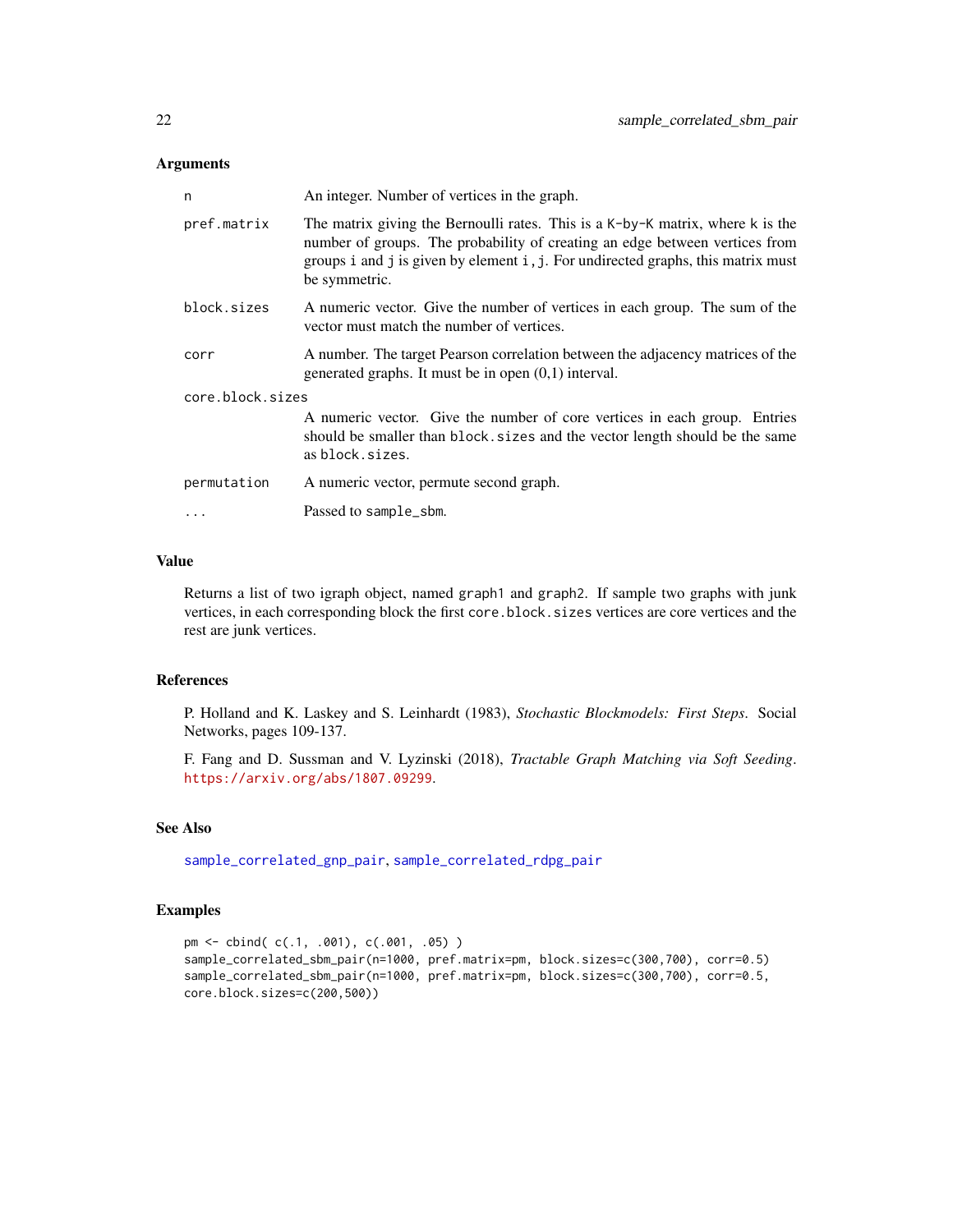<span id="page-22-0"></span>

#### Description

Given an igraph object and an edge attribute, this function finds all unique values of the edge attribute in the graph and returns a list of igraph objects on the same vertex set where each element of the list has a graph containing only those edges with specified attributed.

#### Usage

split\_igraph(g, e\_attr, strip\_vertex\_attr = FALSE)

#### Arguments

g An igraph object e\_attr the name of an edge attribute in g strip\_vertex\_attr Whether to remove all vertex attribute from the new graphs

## Value

A named list of igraph objects with names corresponding to the values of the edge attributes.

#### Examples

```
g <- igraph::sample_gnm(20, 60)
igraph::E(g)$color <-
 sample(c("red", "green"), 60, replace = TRUE)
split_igraph(g, "color")
```
splrMatrix-class *Sparse Plus Low-Rank Matrices*

#### Description

An "S4" class for efficient computation with sparse plus low-rank matrices. Stores sparse plus lowrank matrices (e.g. from matrix factorization or centering graphs) of the form  $x + a$   $x * x$  t(b) for faster computation.

#### Usage

```
\text{splr}(x, a = \text{NULL}, b = \text{NULL}, \text{rank} = \text{NULL}, \text{dimnames} = \text{list}(\text{NULL}, \text{NULL}), \dots)## S4 method for signature 'Matrix, Matrix, Matrix'
spir(x, a = NULL, b = NULL, rank = NULL, dimnames = list(NULL, NULL), ...)
```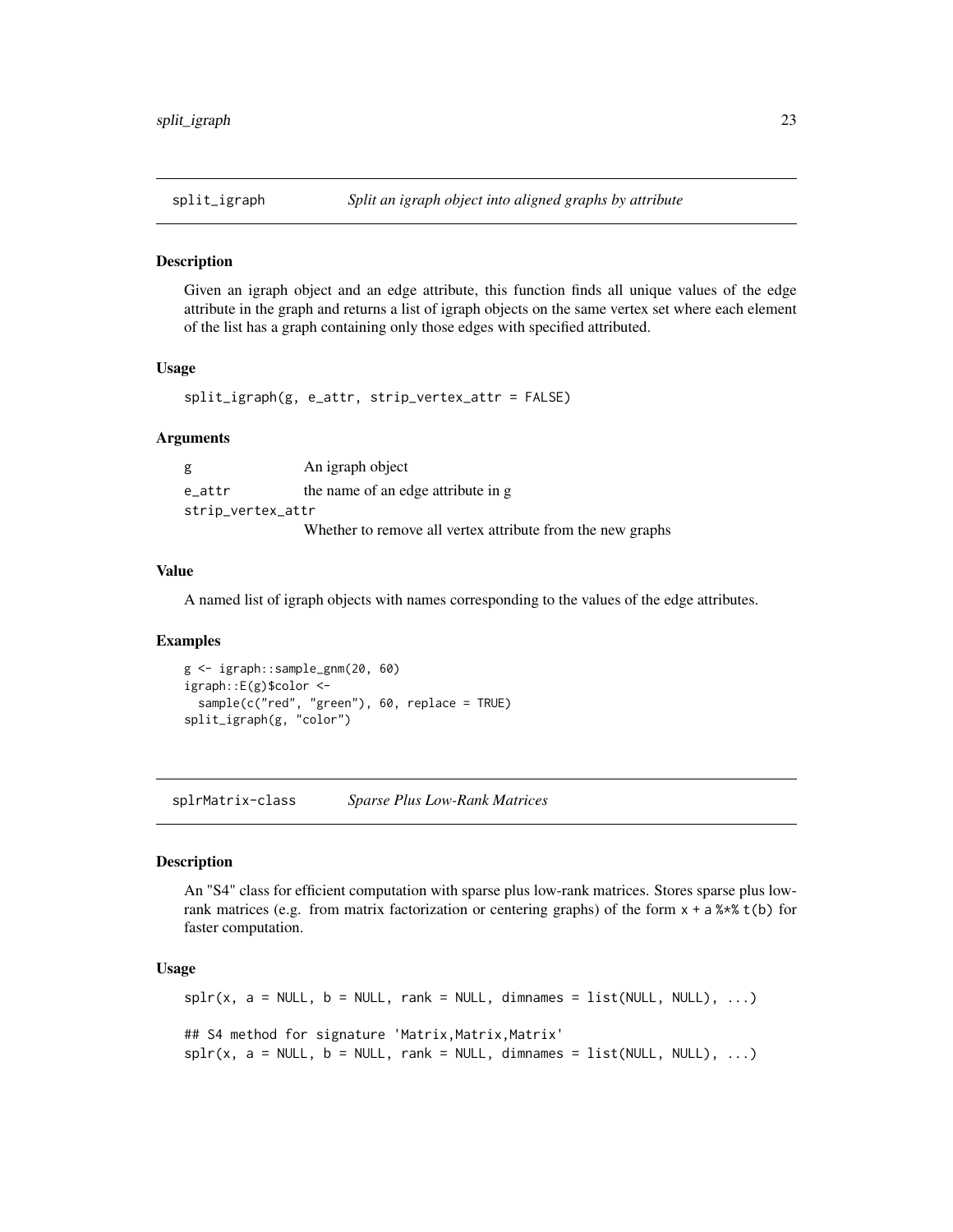## <span id="page-23-0"></span>Arguments

| x        | as in "Matrix"                              |
|----------|---------------------------------------------|
| a        | as in "Matrix"                              |
| h        | as in "Matrix"                              |
| rank     | rank of the matrix to be factorized.        |
| dimnames | optional - the list of names for the matrix |
|          | as in "Matrix"                              |

## Value

splrMatrix object splrMatrix object

## Slots

- x a sparse matrix
- a a low-rank factor or a matrix
- b optional. a low-rank factor for a %\*% t(b). if b is not provided, a will be factorized using [irlba](#page-0-0) provided factorize = TRUE

## See Also

Methods are documented in [splrMatrix\\_method.](#page-0-0) Other relevant methods are [splr\\_sparse\\_plus\\_constant](#page-23-1) and

<span id="page-23-1"></span>splr\_sparse\_plus\_constant

*Add a constant to a splrMatrix object*

## Description

Add a constant to a splrMatrix object

## Usage

splr\_sparse\_plus\_constant(x, a)

## Arguments

| $\boldsymbol{\mathsf{x}}$ | sparse Matrix object |
|---------------------------|----------------------|
| a                         | scalar               |

## Value

new splrMatrix object x + a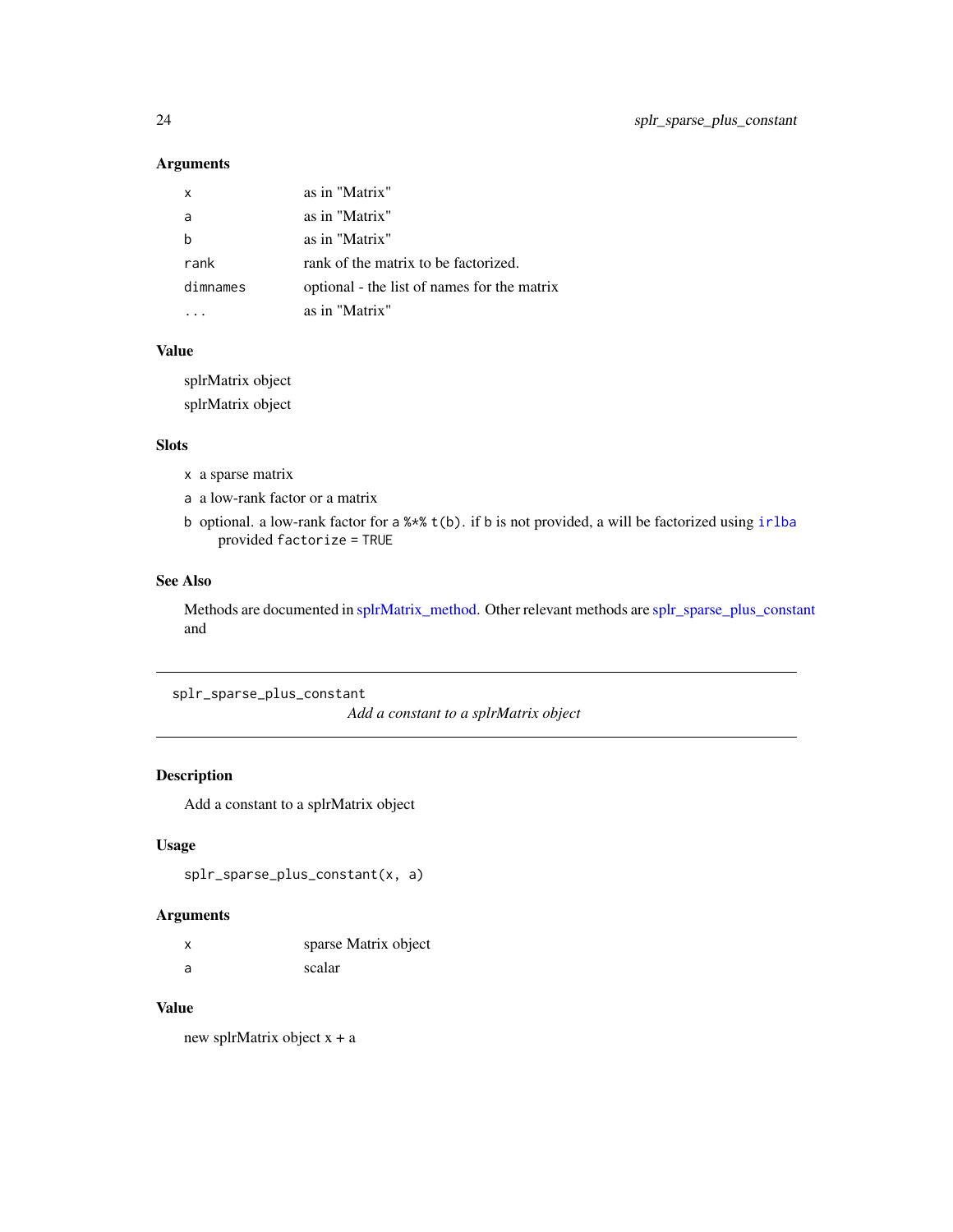<span id="page-24-0"></span>summary,graphMatch-method

*Summary methods for graphMatch objects*

## Description

Summary methods for graphMatch objects

#### Usage

```
## S4 method for signature 'graphMatch'
summary(object, A = NULL, B = NULL, true_label = NULL, directed = NULL)
```
## Arguments

| object     | graphMatch object                                                                                                                                                                 |
|------------|-----------------------------------------------------------------------------------------------------------------------------------------------------------------------------------|
| A          | igraph or matrix-like object                                                                                                                                                      |
| B          | igraph or matrix-like object                                                                                                                                                      |
| true_label | the true correspondence (if available)                                                                                                                                            |
| directed   | whether to treat the graphs as directed (TRUE) or not directed (FALSE) default<br>is NULL which will treat the graphs as directed if either adjacency matrix is not<br>symmetric. |

#### Value

summary returns the graph matching formula, and a summary of graph matching results including the number of matches, the number of correct matches (if the true correspondence is available), and common edges, missing edges, extra edges, common non-edges and the objective function value.

```
set.seed(123)
graphs <- sample_correlated_gnp_pair(20, .9, .3)
A <- graphs$graph1
B <- graphs$graph2
match <- gm(A, B, 1:4, method = "percolation")
summary(match, A, B)
summary(match, A, B, true_label = 1:20) # also output the number of correct matches
```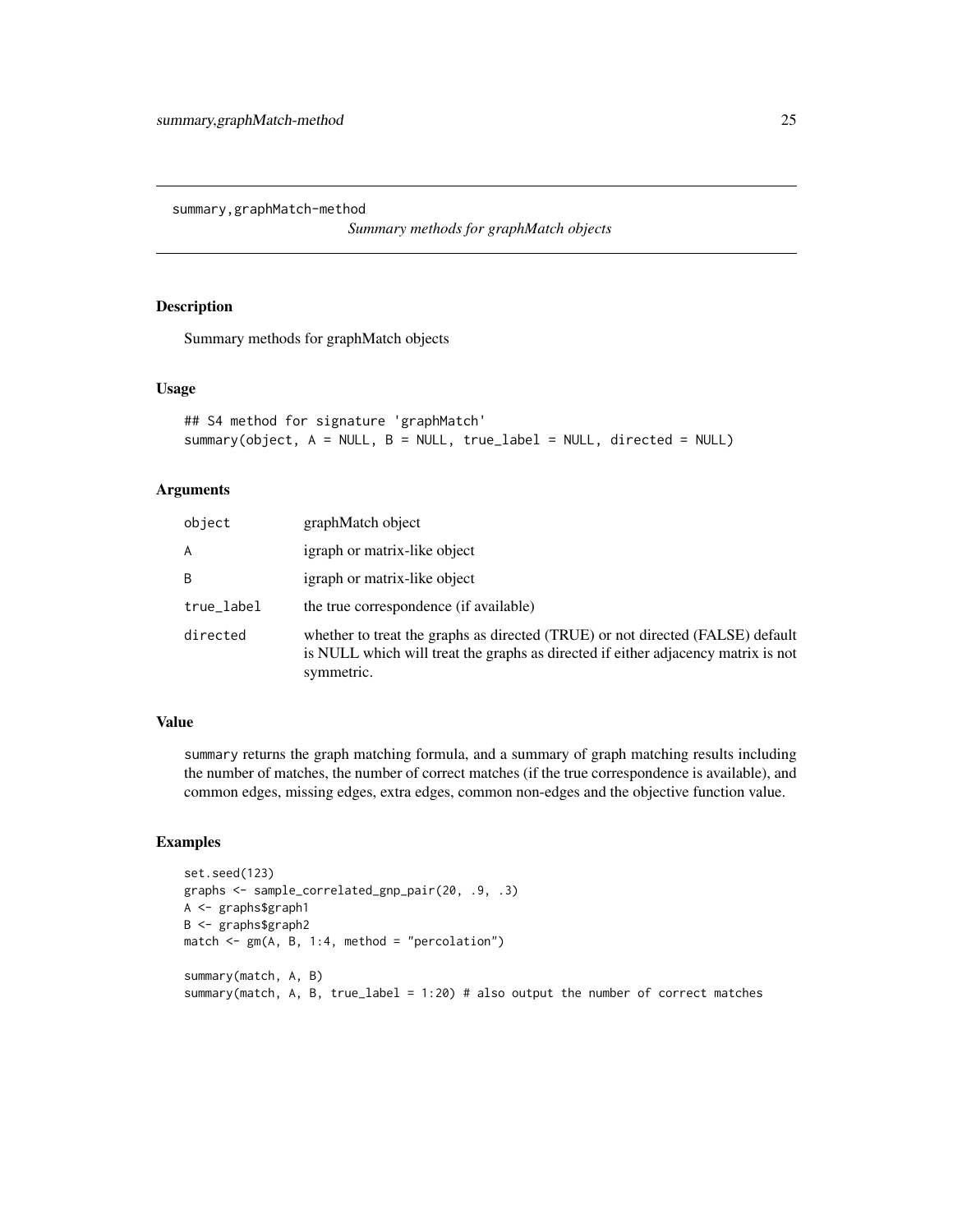<span id="page-25-0"></span>

#### Description

The Britain Transportation Network reflects the transportation connections in the UK, with five layers representing ferry, rail, metro, coach, and bus.

#### Usage

data(Transportation)

#### Format

A list of length 3, corresponding to the template graph, world graph, and candidate data frame with first column indicating template node ID's and second column indicating world node ID's. The template graph and world graph are stored as lists of five adjacency matrices, representing ferry, rail, metro, coach, and bus transportation connections respectively.

## Details

The data consists of a smaller template graph with 53 nodes and 56 connections across five layers, a larger world graph with candidates of the template graph with 2075 nodes and 8368 connections, and a list of candidate matches for each template node, where the true correspondence is guaranteed to be among the candidates.

The template graph was constructed based on a random walk starting from a randomly chosen hub node, a node that has connections in all the layers. All edges in the template are common edges shared by two graphs, where  $40\%, 24.1\%, 37.5\%, 31.7\%$  and  $25.6\%$  of edges in the world graph are in template for each layer. All graphs are unweighted, directed, and do not have self-loops.

#### References

Gallotti, R., Barthelemy, M. (2015). *The multilayer temporal network of public transport in Great Britain.* Sci Data 2, 140056 . https://doi.org/10.1038/sdata.2014.56.

J. D. Moorman, Q. Chen, T. K. Tu, Z. M. Boyd and A. L. Bertozzi, (2018). *Filtering Methods for Subgraph Matching on Multiplex Networks.* 2018 IEEE International Conference on Big Data (Big Data), pp. 3980-3985, doi: 10.1109/BigData.2018.8622566.

#### See Also

The original Britain Transportation Network data is found here math.bu.edu/people/sussman/data/Transportation.rda. The template graph and world graph in the 'Transportation' data are induced subgraphs of the original graphs , keeping only the candidate nodes.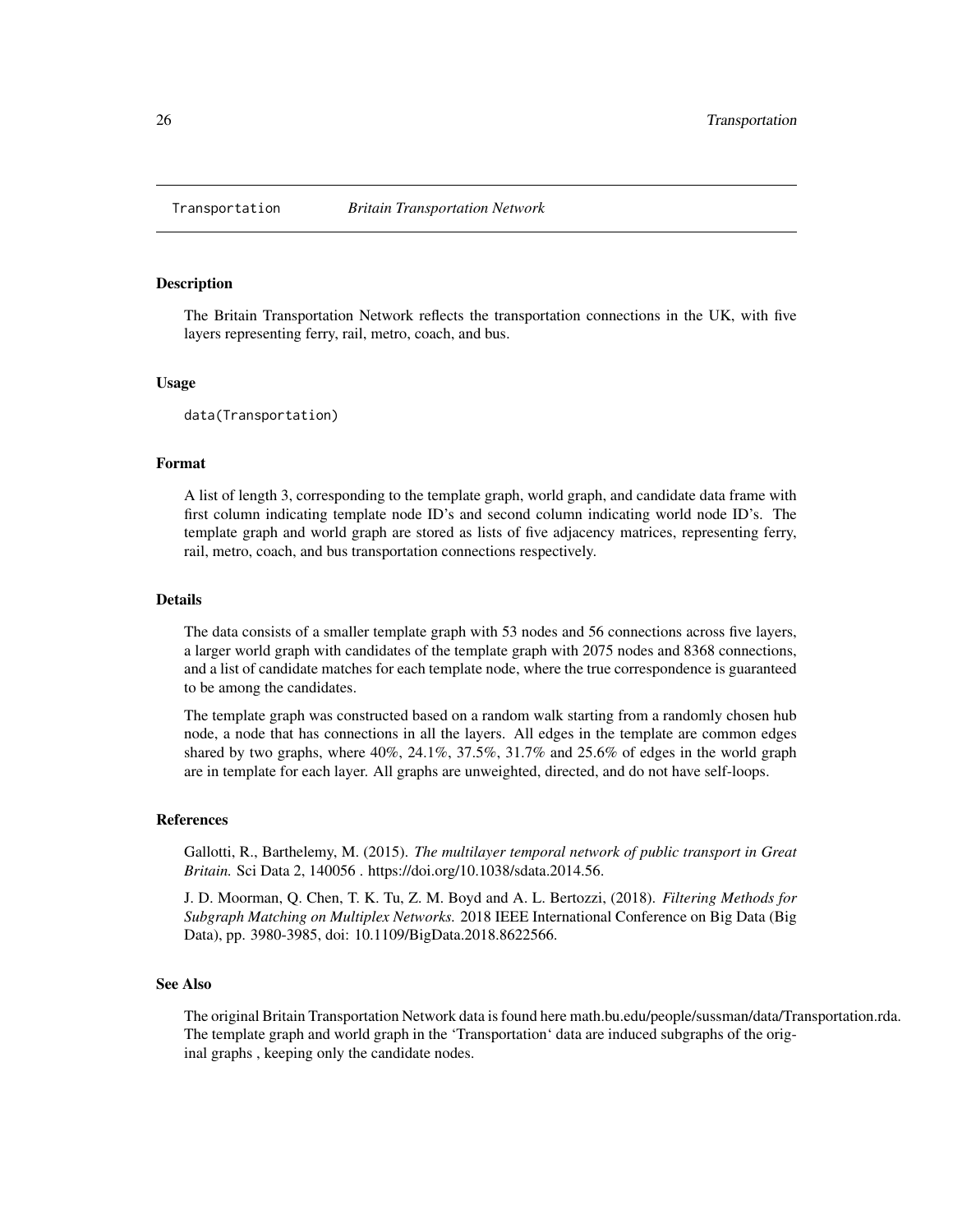## <span id="page-26-0"></span>%\*%,graphMatch,ANY-method 27

#### Examples

```
tm <- Transportation[[1]]
cm <- Transportation[[2]]
candidate <- Transportation[[3]]
tn < - nrow(tm[[1]])wn <- nrow(cm[[1]])
similarity <- with(candidate, Matrix::sparseMatrix(i = tem, j = wor, x = 1,
                            dims = c(tn, wn))
```
%\*%,graphMatch,ANY-method

*Operator methods for graphMatch objects*

## Description

Methods to use [graphMatch](#page-11-1) objects as operators on igraph and matrix-like objects.

#### Usage

```
## S4 method for signature 'graphMatch,ANY'
x %*% y
## S4 method for signature 'ANY,graphMatch'
x %*% y
## S4 method for signature 'graphMatch,igraph'
x %*% y
## S4 method for signature 'igraph,graphMatch'
x %*% y
```
## Arguments

| Either graphMatch object or a matrix-like object |
|--------------------------------------------------|
| Either graphMatch object or a matrix-like object |

## Value

These methods return an object of the same type as the non-graphMatch object. If m is the match of g1 to g2 (both igraph objects), then m permuted so as to match with g1. Conversely, g1 returns g1 permuted so as to match with g2.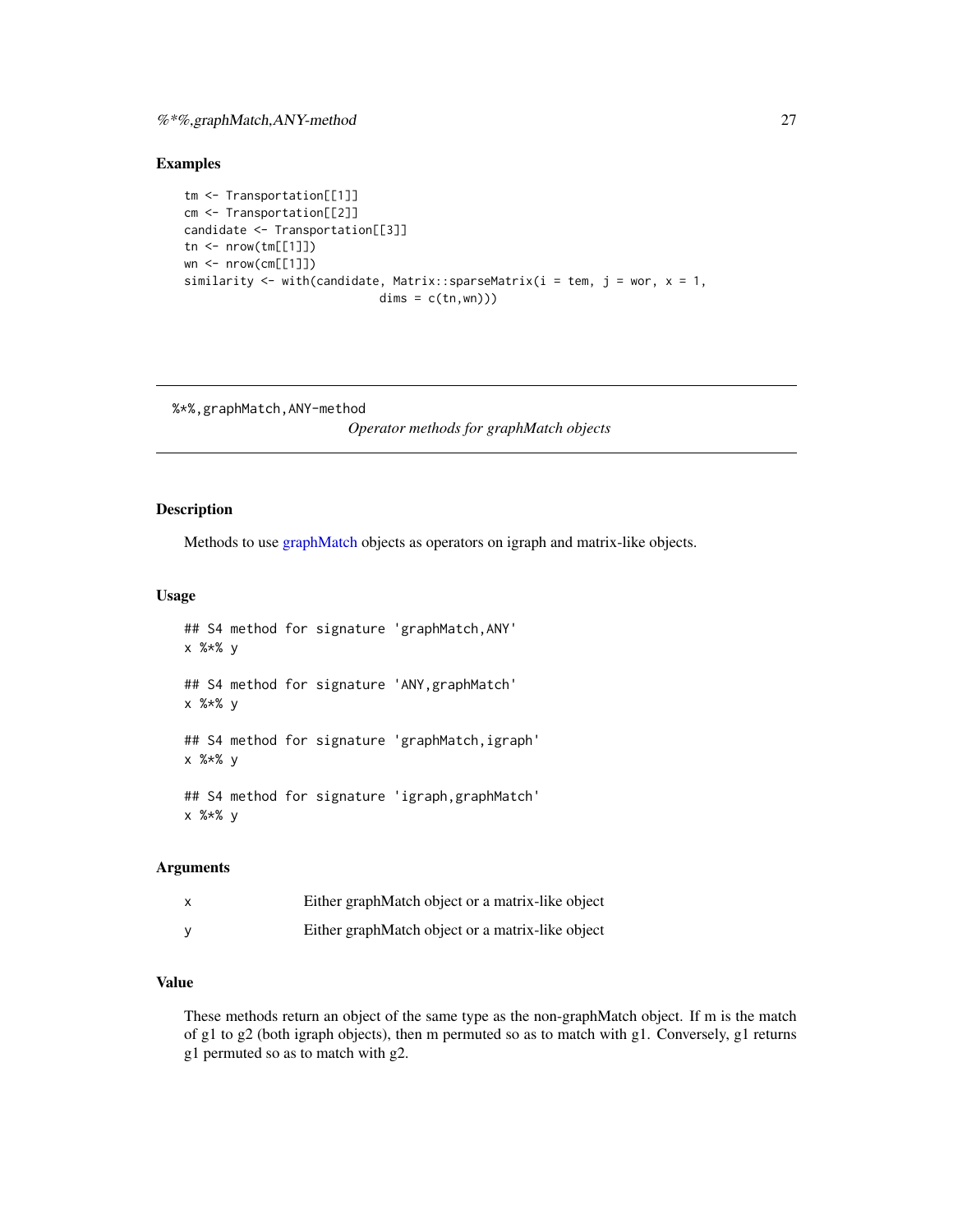## Examples

```
set.seed(123)
cgnp_pair <- sample_correlated_gnp_pair(n = 10, corr = 0.3, p = 0.5)
g1 <- cgnp_pair$graph1
g2 <- cgnp_pair$graph2
# match g1 & g2 using FW methodology with indefinite relaxation
match \leq gm(A = g1, B = g2, seeds = 1:3, method = 'indefinite')
# permute the second graph according to the match result: P %*% g2 %*% P^T
match %*% g2 # return an igraph object
# equivalent to the matrix operation
match[] %*% g2[] %*% t(match[])
match %*% g2[] # return a matrix
# equivalent to:
P <- match[]
P %*% g2[] %*% Matrix::t(P)
# the inverse operations are performed via right multiplication
```
all(g1[] %\*% match ==  $t(P)$  %\*% g1[] %\*% P)